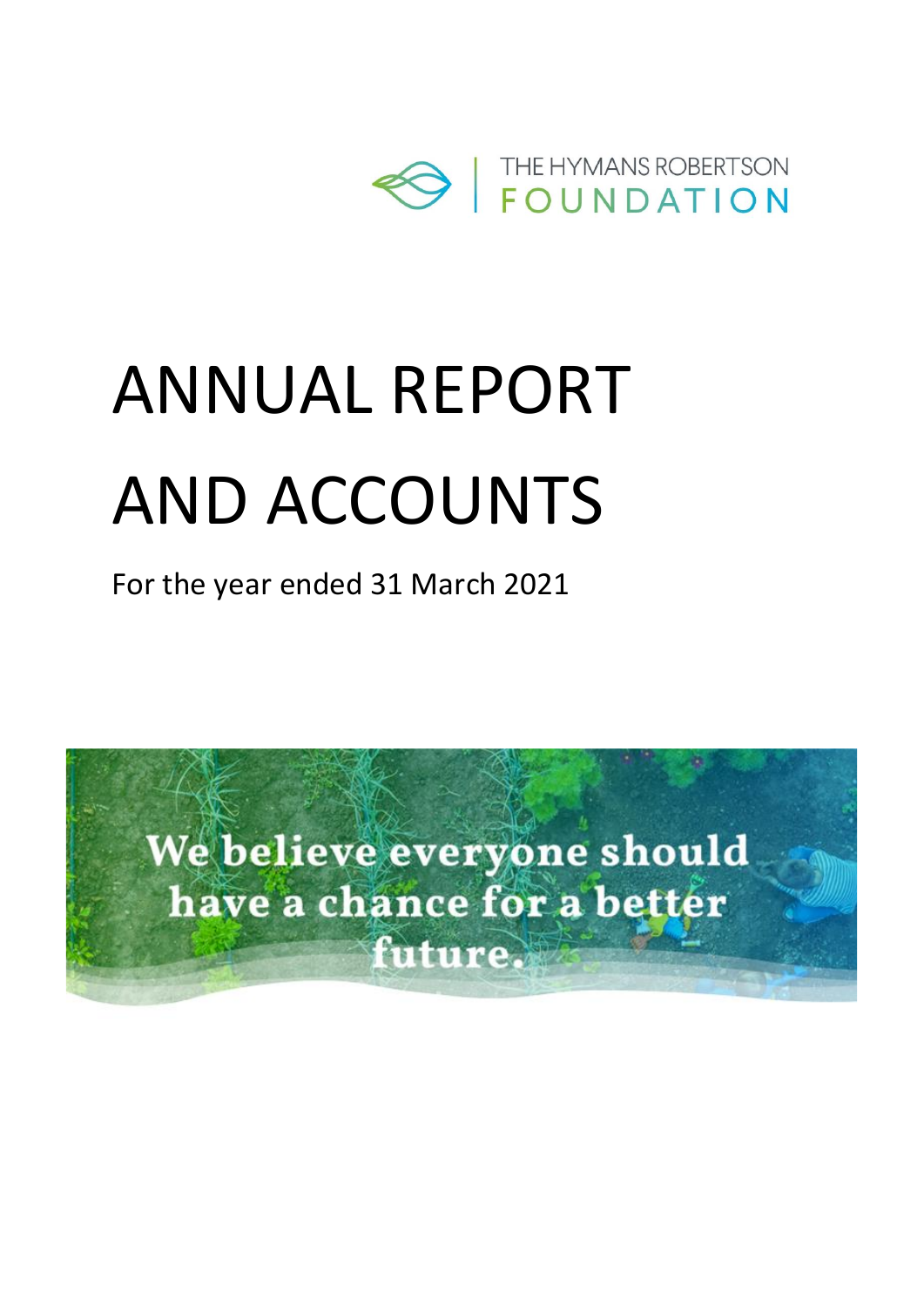#### **CONTENTS**

| 1. | Legal & Administrative Information                                              | 3  |
|----|---------------------------------------------------------------------------------|----|
| 2. | <b>Chair's Report</b>                                                           | 4  |
| 3. | <b>Chief Executive's Report</b>                                                 | 5  |
| 4. | The Report of the Trustees & Members for the year ended 31<br><b>March 2021</b> | 6  |
| 5. | <b>Independent Examiner's Report to the Trustees &amp; Members</b>              | 16 |
| 6. | <b>Statement of Financial Activities</b>                                        | 17 |
| 7. | <b>Balance Sheet</b>                                                            | 18 |
| 8. | <b>Statement of Cash Flows</b>                                                  | 19 |
| 9. | <b>Notes to the Financial Statements</b>                                        | 20 |

**Page**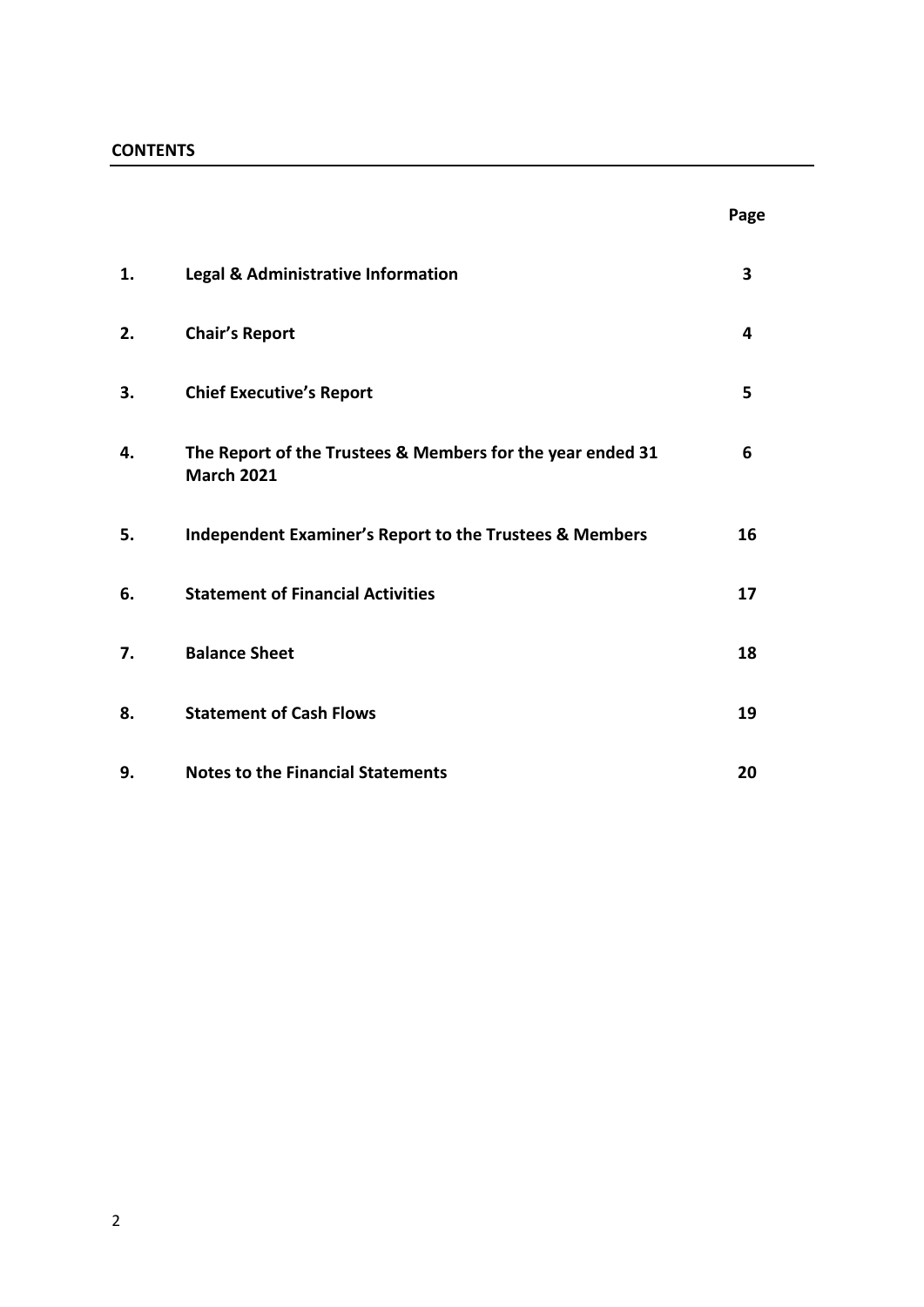#### **1. LEGAL & ADMINISTRATIVE INFORMATION**

#### **Trustees & Members of the Charitable Investment Organisation**

| James Entwisle        | (retired 16 February 2021)   |
|-----------------------|------------------------------|
| Clive Fortes          | (Chair)                      |
| Sarah Gilmour         | (Secretary)                  |
| Jake Helliwell        |                              |
| Katherine Hussein     | (appointed 16 February 2021) |
| Rachel Nixseaman      | (appointed 16 February 2021) |
| <b>Graham Stevens</b> | (Treasurer)                  |
| Gill Tait             |                              |

#### **Chief Executive**

Marcella Boyle

#### **Registered Office**

| One London Wall |  |
|-----------------|--|
| London          |  |
| EC2Y 5EA        |  |

#### **Registered Charity Numbers**

Charities Commission (England & Wales) – 1168951 OSCR (Scotland) – SC046931

#### **Bankers**

Bank of Scotland, Business Banking, PO Box 1984 Andover SP10 9GZ

#### **Independent Examiner**

Karen M. Fraser, FCCA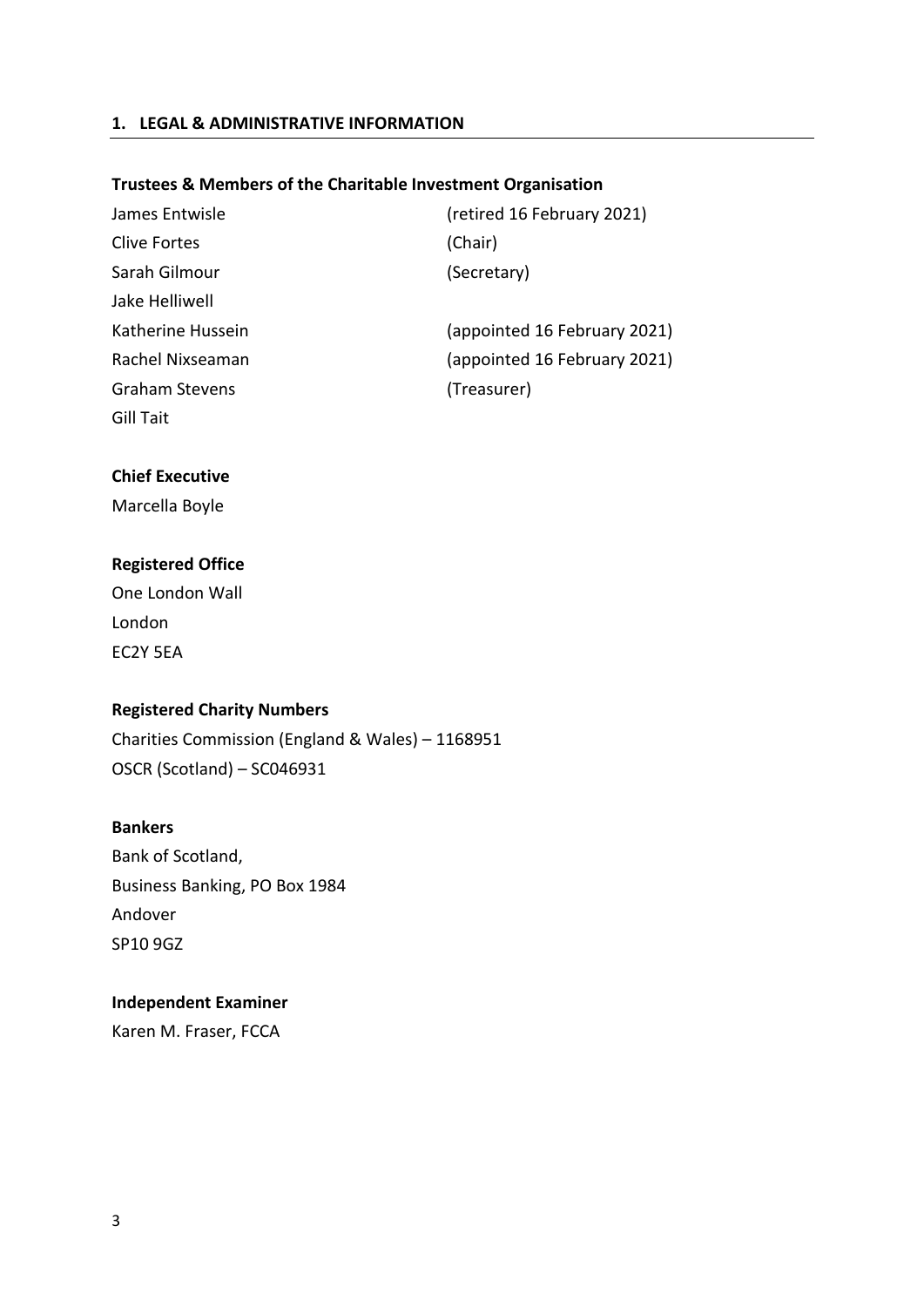#### **2. CHAIR'S REPORT**



Clive Fortes, Chair

It goes without saying, 2020 was an extremely difficult year for everyone, and not least for charities and the communities they support. In the run up to March last year, the Foundation was in a good position for the year ahead, recording strong progress in delivery of our strategy, supported by the appointment of our CEO, Marcella Boyle.

Of course, before March was even out, the whole country was in lockdown and plans had to be adapted. I'm proud of the agility we were all able to demonstrate, with funds redirected and our partners reorganising their programme delivery to ensure they could continue to provide invaluable

support. I'd like to take this opportunity to say a huge thank you to all our charity partners for their herculean efforts and the positive impact they've continued to have on our most vulnerable communities.

For the Foundation, despite the many challenges of 2020, there were some notable and memorable achievements. Our network is the most important investment of the Foundation, both financially and in our time to understand the challenges, landscape and needs for the young people and communities served across the UK, and we continue to engage actively with our Foundation partners.

In response to the immediate impact of lockdown, we were able to launch our Hardship Fund in April, helping to provide such invaluable support as vital PPE, food and care packages, supporting counselling, education and access to IT and digital tools to communities supported by our network of charity and community organisations across the UK.

Building on this, and with a direct focus on our ambitions to support young people facing barriers to move towards secure financial futures, the Foundation Bursary Fund for Young People was launched in October, with additional funding to support young people into jobs, volunteering, further education or to stay on at senior school. We developed the Bursary with our partners to ensure it meets young people's needs, and its distribution is managed by them. The Bursary is really making a difference to young people and we are grateful for the efforts of our partners in achieving this.

Meanwhile, we also took steps to strengthen our governance with the appointment of two external trustees, whom we are pleased to welcome to the Board, and the launch of the Foundation's own [website](https://hymansrobertsonfoundation.org/) which provides real transparency and insight into our operations.

Despite the many challenges of the pandemic and nationwide lockdowns, I am proud of the progress made, and grateful for the ongoing support of everyone involved in helping us with these achievements. As we look ahead, we still don't know when life will return to the 'normal' we once knew, but I am confident that with the continued support, guidance and efforts of every one of our partners – our charities, our trustees, our Hymans Robertson LLP Helping Hands teams and volunteers, and in the safe financial stewardship of our Treasurer, we will all continue to help make a difference.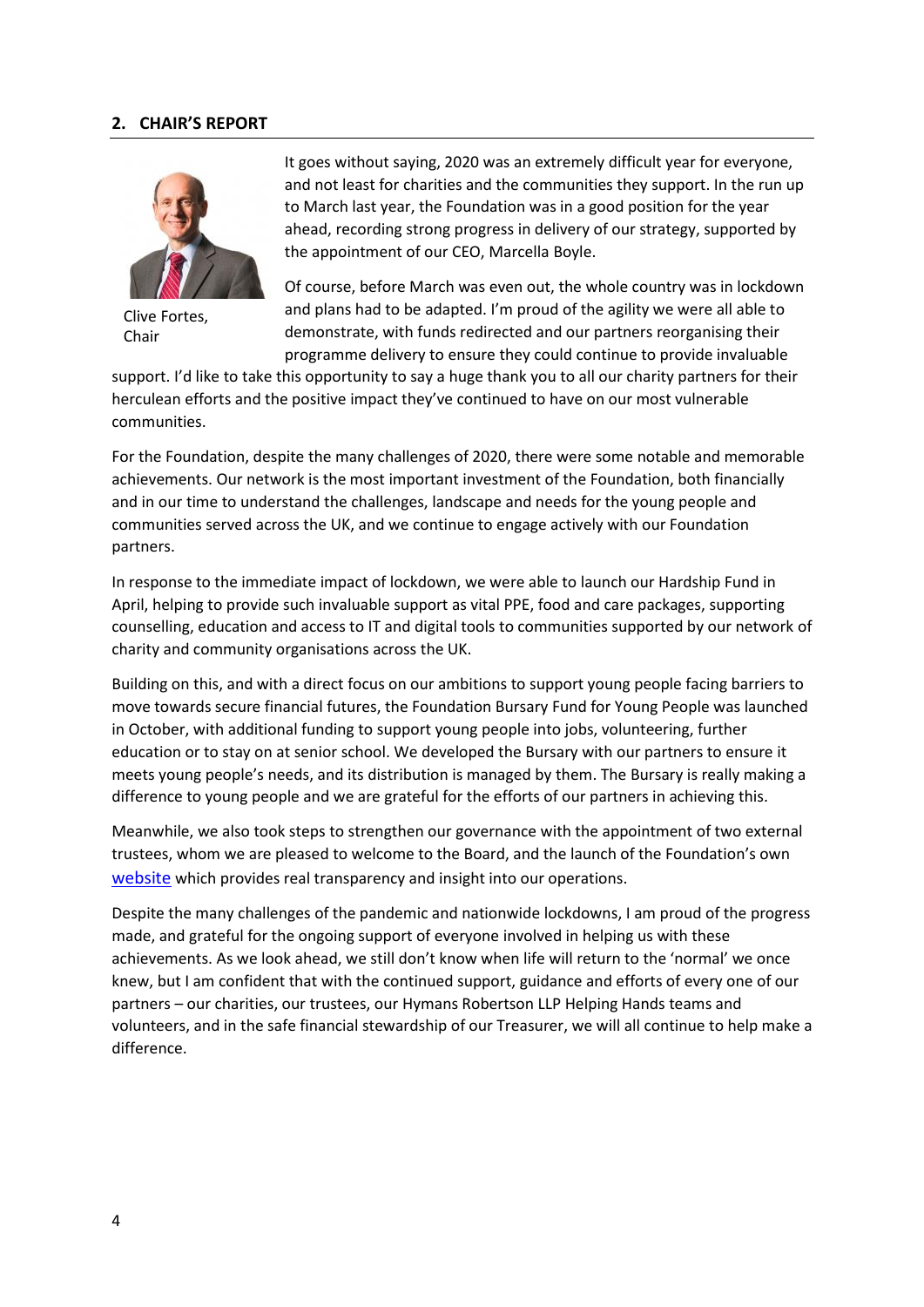

Marcella Boyle, CEO

Despite the impact of the ongoing pandemic, I am heartened by the response of our charity partners and their support to vulnerable and marginalised people and communities. The Foundation ensured there was flexibility around committed funding and, particularly, trusting our partners to refocus funding into areas of urgent need. The Foundation's funding flexibility was communicated early in 2020: providing our partners the security to best decide how funding should be allocated during the financial year to best benefit young people and communities. Our partners have risen to every challenge and our funding flexibility offered opportunity to leverage more external/match funding for their

local initiatives. On behalf of the entire Board, we want to recognise and thank our charity partners in their ongoing work. I also want to personally recognise the work of the team from Hymans Robertson LLP who support the Foundation and the firm's volunteers who took on additional duties and responsibilities, ensuring that we stayed responsive to charity partners.

Later in this report, you'll note that additional funding was released by the Board of Trustees. The Hardship Fund was our "first response" to the pandemic and was led by our discussions with other independent funders and charity partners. Working with Hymans Robertson LLP's Helping Hands teams, we identified local charities where there was already a community-led relationship. The Hardship Fund was able to financially support charities with PPE and care packages, additional connectivity costs (kit and data) and financially supported a wide range of children, young people and families across four core locations. As UK and Scottish Government recovery and resilience funds were introduced, we scaled back on this urgent-response funding.

We heard from partners that funding, directly supporting young people, was an unmet need. We introduced the HRF Bursary to support young people enter into/stay in a positive destination. Once again, our partners picked up the challenge: providing the governance and management support to distribute funds to young people. The Trustee Board recognised the value of the Bursary quickly (supported by impact reports from young beneficiaries) and extended the commitment to the Bursary until at least April 2022.

We've listened, reviewed, learned and shared, using ou[r website](https://hymansrobertsonfoundation.org/) (to share impact and lessons learned) and directly with stakeholders, including Hymans Robertson LLP, ensuring our main funder understood the impact of the Foundation's funding and operations. We highlighted our charity partners' work and the ongoing and new challenges presented by the pandemic. We are fortunate to have a strong relationship with our funder and my thanks to our Chair and Trustees who continue to promote the role of the Foundation in securing financial futures for young people and supporting communities across the UK.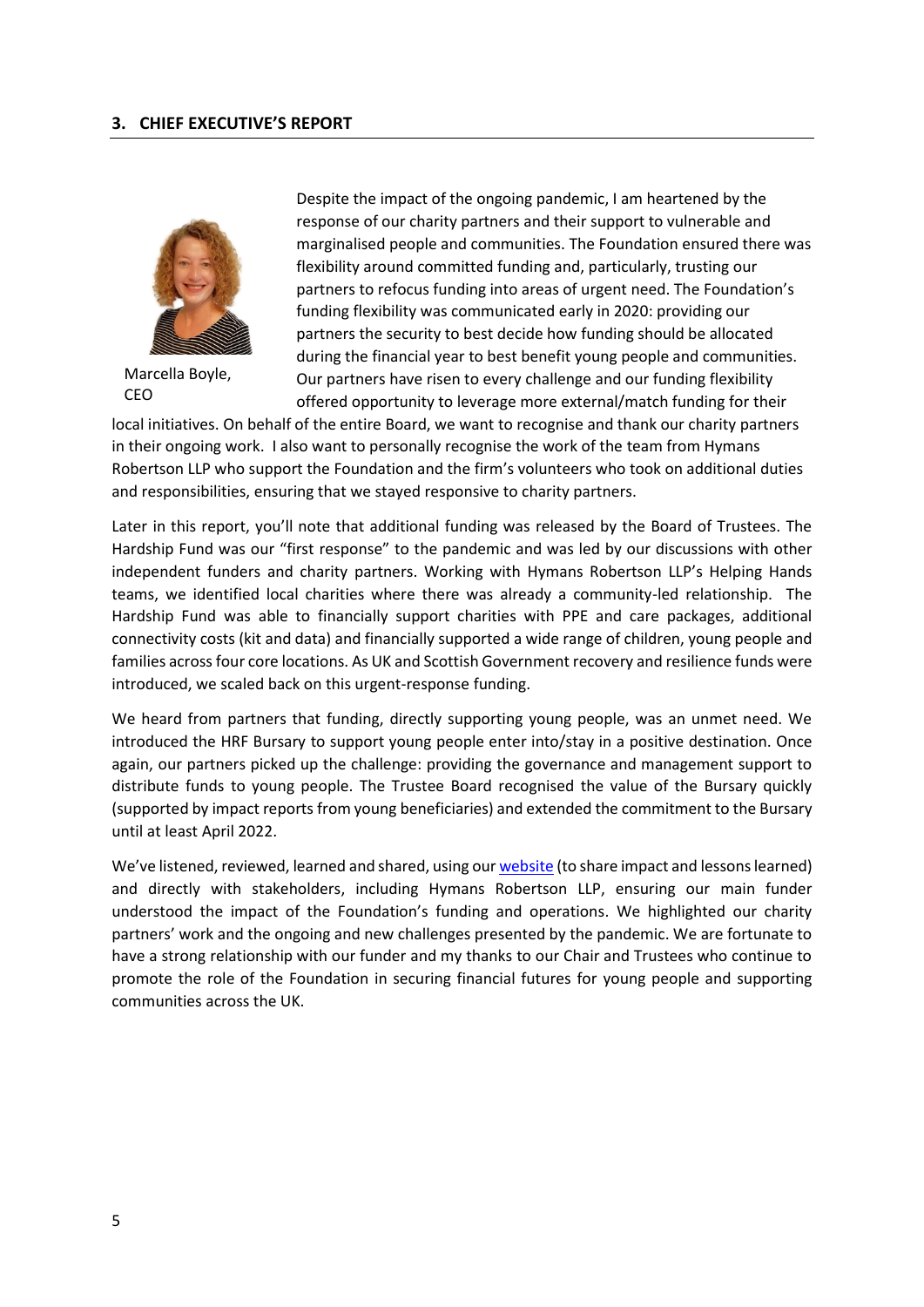#### **4. THE REPORT OF THE TRUSTEES AND MEMBERS FOR THE YEAR ENDED 31 MARCH 2021**

The Board of Trustees are pleased to present their report together with the financial statements for the year ending 31 March 2021.

#### **Objectives and Activities**

The objects of the Foundation relate to:

- 1. the advancement of education
- 2. the relief of those in need, by reason of youth, age, ill health, disability, financial hardship or other disadvantage
- 3. the advancement of health or the saving of lives.

Further details can be found at on our website: About us – [hymansrobertsonfoundation.org](https://hymansrobertsonfoundation.org/about-us/)

Our key priorities are

- 1. **Secure [Financial](http://hymansrobertsonfoundationorg.azurewebsites.net/funding/) Futures** Improving the financial futures of disadvantaged young people by supporting the delivery of financial capability and employability skills training via strategic charity partnerships,
- 2. **[Communities](http://hymansrobertsonfoundationorg.azurewebsites.net/volunteering/)** Supporting long-term local community projects aimed at improving the lives of those in need.

### In 2019 the Foundation launched a new strategy with ambitious 10 year goals:

| Donate                                                                     | Achieve                                                                                       | Support                                                                                        |
|----------------------------------------------------------------------------|-----------------------------------------------------------------------------------------------|------------------------------------------------------------------------------------------------|
| $+E2m$                                                                     | 5,000                                                                                         | 10,000                                                                                         |
| Or raise over £2m in<br>partnership with the people<br>of Hymans Robertson | Support the people of Hymans<br>Robertson to achieve 5,000<br>hours of volunteering each year | Support 10,000 young people<br>into better financial futures via<br>strategic charity partners |

These priorities are supported via three programmes of activity: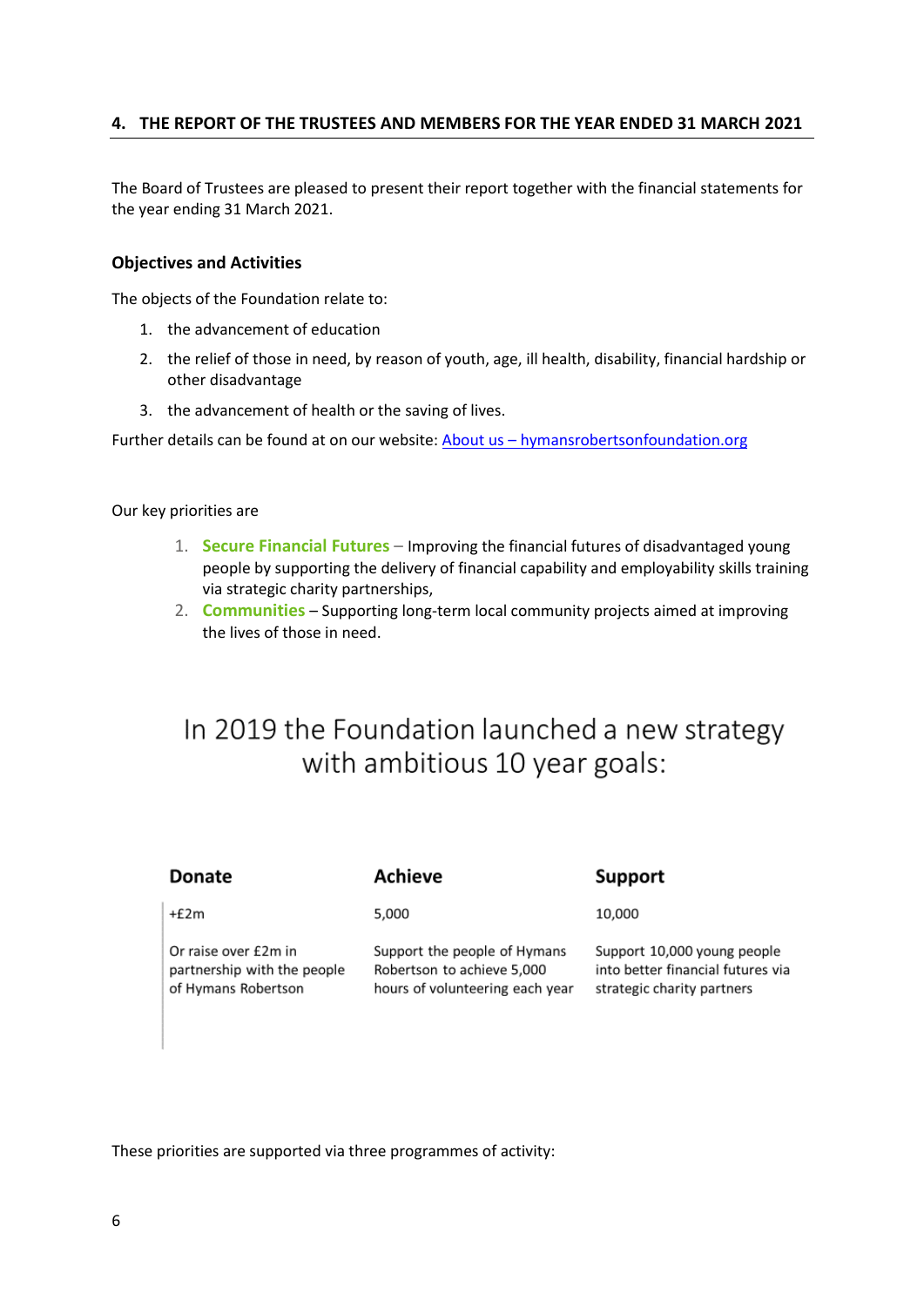#### **Supporting Young People**

In 2019, the Foundation committed to 3-year funding partnerships with Barnardo's, FARE, Prince's Trust, TLG Transforming Lives for Good, Works+ and MyBnk. The Foundation supports strategic charity partners and provides funds for several years. Our charity partners all work with disadvantaged young people who are most at risk of underachievement or exclusion from school, or those who are trying to transition into higher education, employment or training.

#### **Supporting Communities**

Community focused partnerships are managed by the Hymans Robertson LLP Helping Hands teams; these partnerships provide volunteering and fundraising opportunities for staff at Hymans Robertson LLP and are usually long term.

The Foundation also supports the charitable activities of Hymans Robertson LLP employees and members and offers matched funding for funds raised for their chosen charities which meet the objectives of the Hymans Robertson Foundation.

#### **Volunteering**

Communities and young people priorities are also supported through virtual, specialist and physical volunteering across the UK. We work closely with Hymans Robertson LLP to engage volunteers with our charity partners. Most of our opportunities are coordinated by Helping Hands groups, run by Hymans Robertson LLP volunteers in their offices across the UK. Helping Hands teams have their own community charitable partnerships, and they can approach the Foundation for grant funding for a range of charitable and community-based organisations.

#### Achievements and Performance

During 2020, the Foundation worked closely with its partners to ensure the best possible response to the unfolding Covid-19 pandemic and successive lockdowns. Funds were redirected to enable partners to reorganise programme delivery and ensure they could provide invaluable support.

#### **Supporting Young People**

In October 2020 the Foundation launched its Bursary for Young People aimed at retaining 16-25 years old in education, training, or employment, with an initial fund of £30,000. With young people disproportionately impacted by the UK recession and ongoing Covid-19 restrictions, our charity partners advised us of the urgent need for greater intervention in retaining young people in positive destinations – education, retraining and employability programmes, and volunteering – in the short to medium term.

The Bursary is our response to this and complements the UK and Scottish governments' youth guarantee and employment schemes. It has been successfully rolled out via our existing charity partners, and in its first 6 months, the Bursary has supported over 60 young people in Glasgow, the Scottish Borders and North England with bursary funding up to £300 per applicant. Our financial education charity partner,  $MyBNK$ , is providing critical wrap-around support for Bursary holders to ensure that young people's understanding of personal finance is also supported through the Bursary.

Following the success of this pilot, the fund will operate for at least 18 months until April 2022 and applications will be opened up to our wider charity network to support a broader geographic reach. More work is planned to expand the bursary to Birmingham/Midlands and London area in 2021.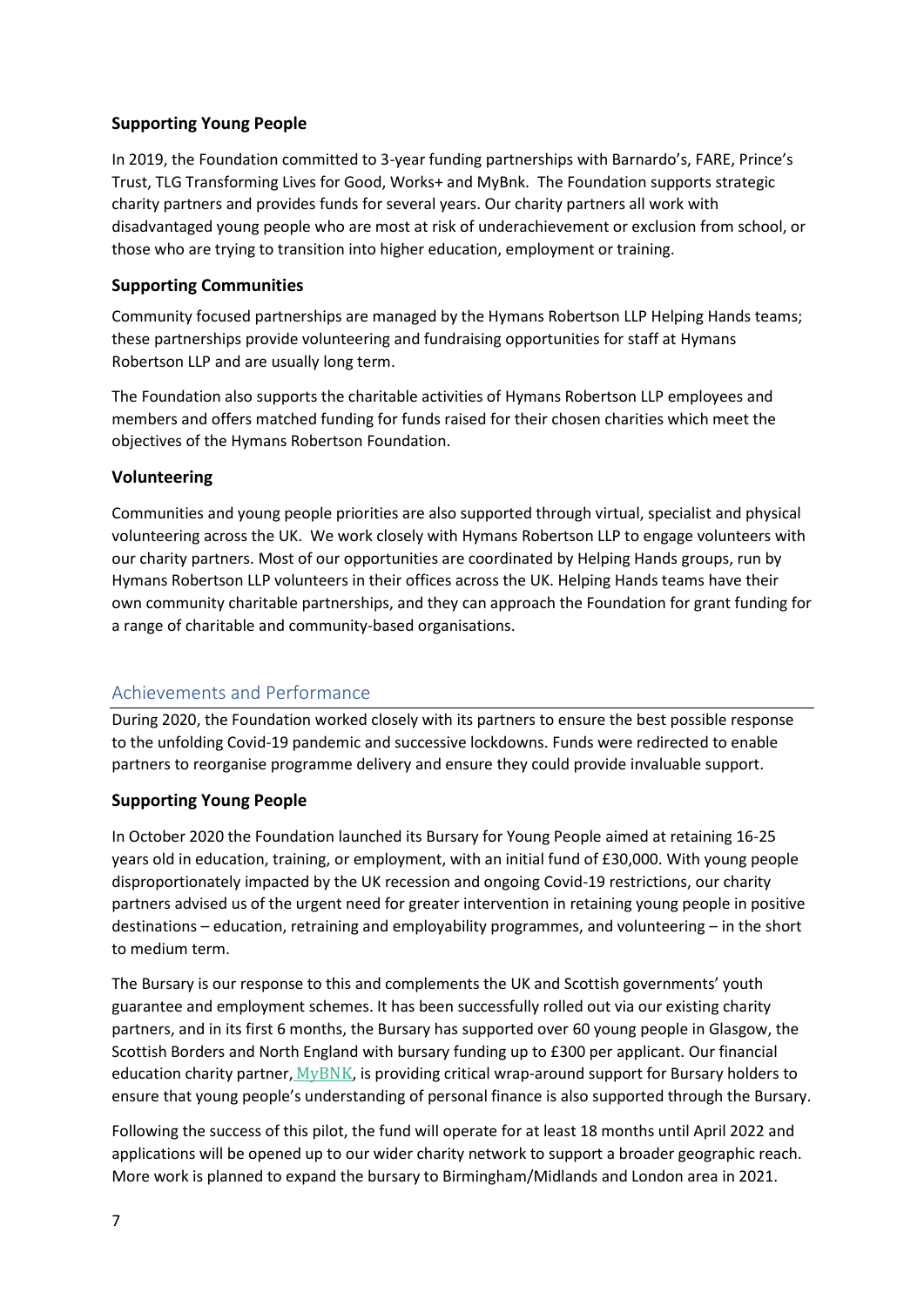Additionally, the Board have approved an uplift of £30,000 for the next financial year, with the goal of supporting over 200 young people during the next 12 months.

The Prince's Trust launched its annual Index (January 2021) with very sobering feedback from young people across the UK<sup>1</sup>. This year's Youth Index, which surveyed 2,180 16-25-year olds from across the UK, reveals:

- 60% of young people say that getting a new job feels "impossible now" because there is so much competition
- a quarter (24%) of young people claim that the pandemic has "destroyed" their career aspirations
- Young people state that they are more likely to feel anxious now than at any other time since the Youth Index was first launched over a decade ago

There is now increasing evidence that younger people are at greater risk of marginalization. The Foundation will continue to work with our charity partners and stakeholders to focus our resources and support young people with employability and financial education support consistent with our values and priorities.

We are pleased to share some of the feedback on the Bursary for some young beneficiaries:

*"the funding gave me the chance to settle in at work without worry about how I was going to get there for the first couple of months"*

*"the Bursary has allowed me to progress to the Employability Fund Stage 2 course"*

*"I have just progressed to further training and I'll be able to do my course work independently at home with my laptop".*

Despite everything, we are pleased to report that our Foundation partners were still able to deliver fantastic results as part of our Securing Financial Futures programme. With face to face support either limited or prohibited, we worked with our partners to move our financial education support which is delivered by our partner MyBnk, to an online delivery model, rolled out directly to young people who could engage remotely via our other partners. This change meant over 1,700 young people have been supported, with nearly 700 moving into a positive destination during this reporting period.

#### **Supporting Communities and Volunteering**

The Foundation both facilitates and supports the fundraising and volunteering activities of staff at Hymans Robertson LLP. Matched funding is available from the Foundation for individual and team fundraising activities at the firm, and the Foundation has developed strong relationships with the firm's Helping Hands teams who organise volunteering, and supported the development of relationships between our charity partners and the HH teams.

<sup>&</sup>lt;sup>1</sup> [Youth Index 2021 | Research, policies and reports](https://www.princes-trust.org.uk/cs/Satellite?c=Page&childpagename=PrincesTrust/PTLayout&cid=1430865892478&packedargs=WEBROOTNAME=Relative&pagename=PTWrapper&rendermode=preview?training+guides) | About The Trust | The Prince's Trust (princes[trust.org.uk\)](https://www.princes-trust.org.uk/cs/Satellite?c=Page&childpagename=PrincesTrust/PTLayout&cid=1430865892478&packedargs=WEBROOTNAME=Relative&pagename=PTWrapper&rendermode=preview?training+guides)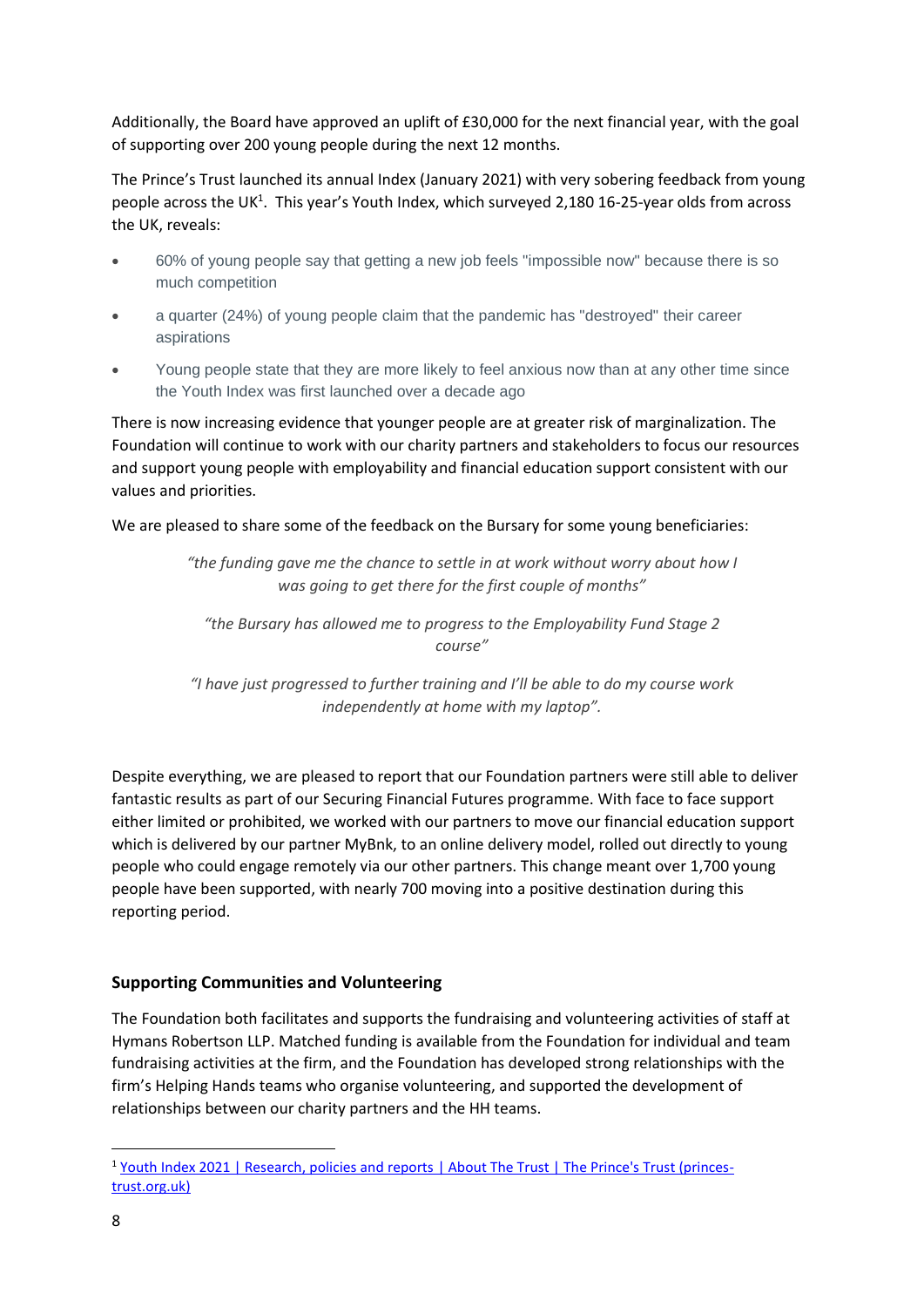In this extraordinary period, volunteering and fundraising opportunities were severely restricted, but the Hymans Robertson Foundation was pleased to be able to offer support to charities supported by staff across the firm, as well as the Foundation's own partner charities. This was provided through access to a Hardship Fund, offering immediate funding to allow organisations to continue their vital work in the community. Over £45,000 was distributed to 36 charitable organisations, providing essential support for over 400 families and over 1,000 individuals, via food and care parcels, essential PPE, educational materials, counselling, laptops and other tech devices.

Our charity partners and broader network have demonstrated care and support to their communities throughout. Their resilience has been outstanding and humbling. We are pleased to share a few of the responses from our charity partners on the positive impact that hardship funding has had:

> *"*The Hymans Robertson (Foundation) award has helped us to purchase PPE so that we can re-open our building to the families we support and ensure that the important connection between counsellor and family can be established*." [Edward's](https://edwardstrust.org.uk/) Trust*

> *"We are very grateful to The Hymans Robertson Foundation for their grant, which will go towards helping Sebastian's Action Trust provide emergency provision packs to families of seriously-ill children. Whilst lockdown restrictions for many of us are easing, for our families, the reality of isolating at home stays the same. With this grant, we will be able to provide six families with much-needed emergency provisions' packs." [Sebastian's](https://sebastiansactiontrust.org/) Action Tru[st](https://sebastiansactiontrust.org/)*

> *"*We were delighted to receive the funds which have been used to purchase PPE and new, cleanable seats for our waiting area. As restrictions have lifted, we have opened our Glasgow office to run a Low Vision clinic in partnership with NHS. It has been fantastic to once again welcome our service users and provide much needed face to face services*." [Visibility](https://visibilityscotland.org.uk/) Scotla[nd](https://visibilityscotland.org.uk/)*

Throughout the pandemic the Foundation and Hyman's Helping Hands teams have kept in close contact with existing partners and developed new partnerships through the Hardship Fund offering. Whilst volunteering opportunities were limited, the Foundation remained committed to supporting people at Hymans Robertson LLP to use their time and skills to benefit local communities. We are pleased that so many volunteered their time to our partners FARE in Glasgow, when it was safe to do so, engaging in activities like preparing and delivering much needed food and care packages.

The Foundation helped develop Hymans Robertson LLP's skilled volunteering offering: it advised on a new volunteering policy for the firm and, in September 2020, organised and hosted a webinar on skilled volunteering and trusteeships which was attended by over 130 staff. The Foundation engaged with its network and was delighted to have Elaine Crichton from Inspiring Scotland run the session and share her expertise in this area. A further session focused on tech, digital and related skills is planned early in the next financial year, with contributors from the Foundation's wider network including the Scottish Tech Army and Covid Tech Support. The Foundation is committed to supporting volunteering opportunities for Hymans Robertson LLP, including sharing charity partners and network opportunities with Helping Hands teams, making introductions and hosting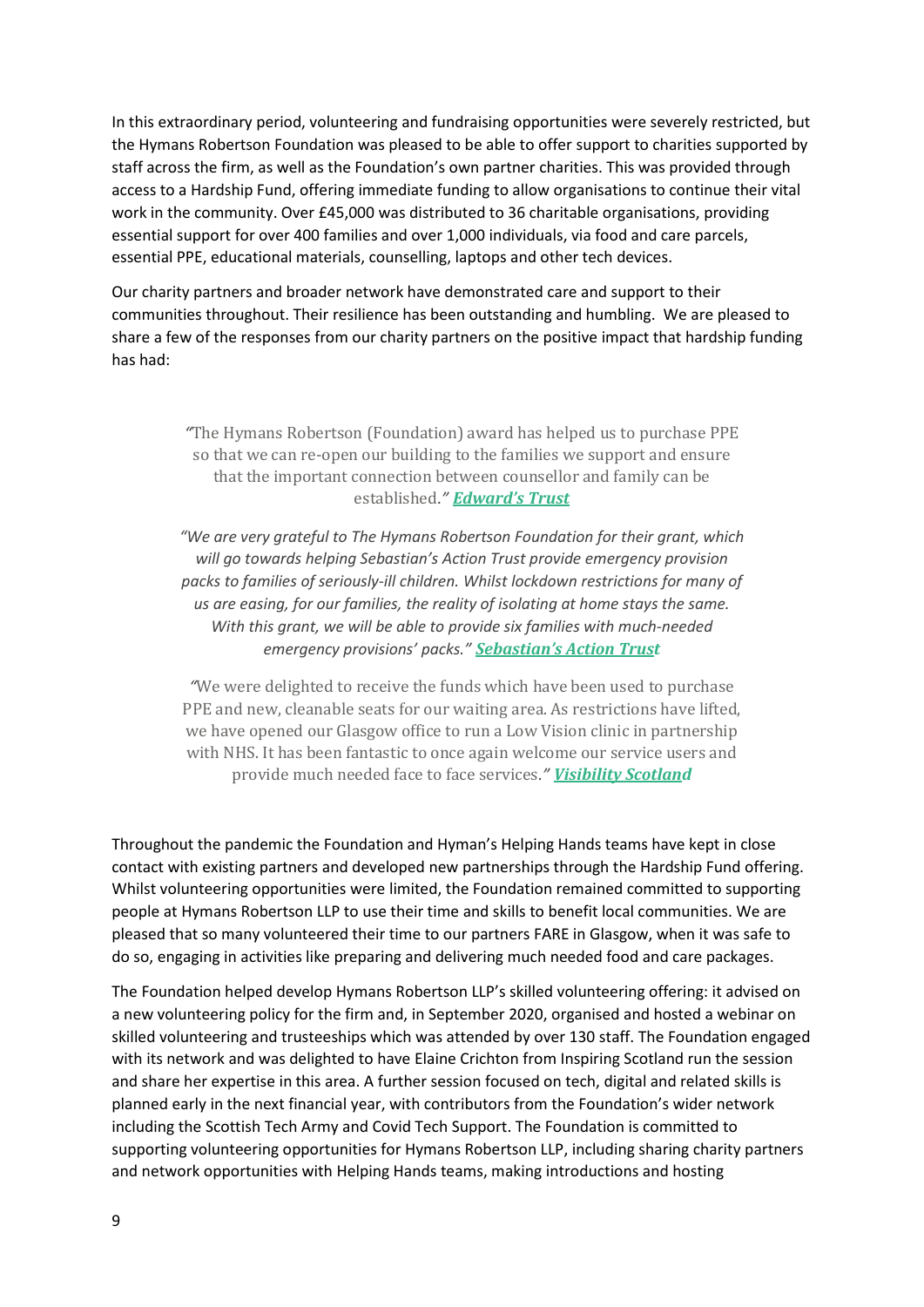volunteering sessions for its staff, providing advice and insight on the different types of volunteering available.

The Foundation continues to support the fundraising efforts of Hymans Robertson LLP thus extending support to a broad range of community and charitable organisations. During this reporting period, and despite the ongoing impact of the Covid-19 pandemic, people at Hymans Robertson LLP raised over £13,000 for 16 charitable organisations, with a further £7,500 donated through the Foundation's matched fundraising programme.

# 2020/21 Highlights

| <b>Secure Financial Futures</b>                                         | Hardship Fund                                                                                                                                     | <b>Bursary Fund</b>                                                                   |
|-------------------------------------------------------------------------|---------------------------------------------------------------------------------------------------------------------------------------------------|---------------------------------------------------------------------------------------|
| 1,700 Young people supported with<br>employability and financial skills | £45,000 donated                                                                                                                                   | £30,000 donated                                                                       |
| training via our charity partners                                       | 36 charitable organisations                                                                                                                       | 60+ Young people supported                                                            |
| 700 Young people moved into a<br>positive destination (employment,      | 400+ families supported                                                                                                                           | £280 average grant                                                                    |
| education, training, volunteering)                                      | 1000+ individuals supported                                                                                                                       | Support for travel costs, digital<br>and data access, further                         |
|                                                                         | Provision of food & essential care<br>packages, laptops and other tech<br>devices, PPE, children's educational<br>materials, counselling sessions | education materials, work and<br>training kit, driving lessons,<br>interview clothing |

Details of institutional grants and recipients are listed in Note 4, Analysis of Grants in Notes to the Financial Statements.

#### **Supporting our strategic plan**

In July, we reached a significant milestone with the launch of the [Hymans Robertson Foundation](https://hymansrobertsonfoundation.org/) website. The content design and development of the website was a collaborative effort with volunteers from the marketing team at Hymans Robertson LLP and input from our charity partners. As well as providing a forum to showcase the aims and impact of the Foundation, it also allows us to highlight the work of our charity partners and extended network and strengthens our governance by supporting transparency across all our activities.

We hosted our second Foundation partners event in the summer, with guest speakers sharing insights on community justice, pro bono volunteering, and philanthropy. This provided an opportunity to identify and discuss the challenges arising from the pandemic and lockdown. The overwhelming theme was the pandemic's impact on young people, particularly on those who are harder to reach, and the emerging mental health issues, exacerbated by isolation. The pandemic's disproportionate impact on the financial and employment futures for young people was of particular concern and underlines the need for targeted support. Our collaborative and close working relationships with our partners are vital to the successful delivery of our strategy.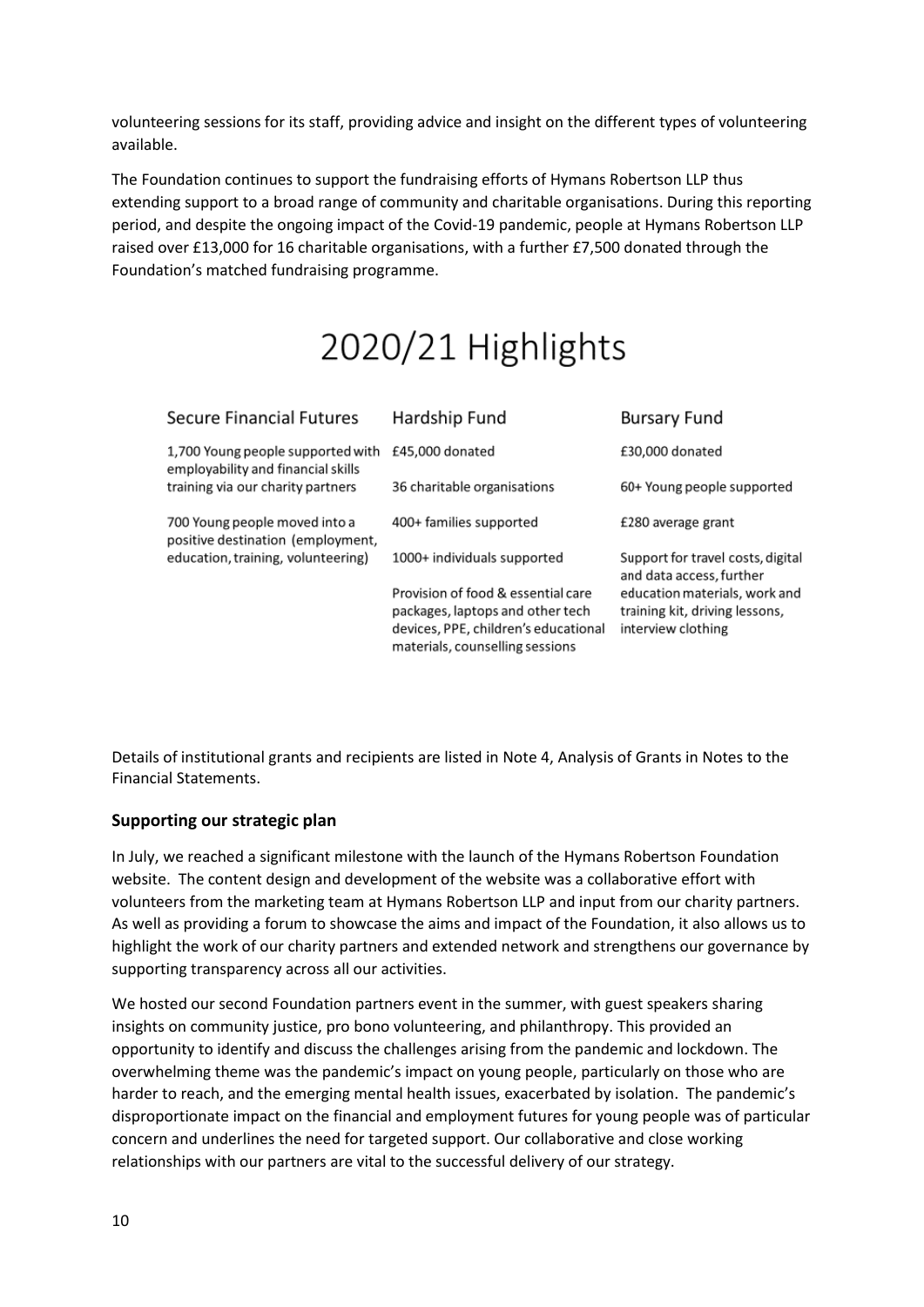Throughout this period we have taken a number of steps to strengthen the governance of the Foundation. As well as the introduction of a forward board agenda, charity partners and representatives from Hymans Robertson LLP Helping Hands teams are invited to attend alternate meetings, allowing the board to hear directly from our partners and volunteers. A more formal management information framework was launched early in the year to support the Foundation's relationships with its charity partners, and more efficiently manage the outputs and outcomes of the agreed objectives; both this and the previously launched Risk Register were formally reviewed to reflect the identified risks (and negative impact on programme delivery) arising from the pandemic.

In October the Board held its first annual workshop to discuss three main strategic priorities: values, volunteering and a recovery plan reflecting the impact of Covid-19. At the workshop the Board heard feedback from our charity partners summer sessions, on the effectiveness of earlier intervention agendas. As a result, the Board agreed to lower the target age group of the Foundation's objectives, from age 16-25 years, to 11-25 years. This will provide our partners with greater opportunity to direct the Foundation's core funding to secondary school age pupils and above.

The growing increase of deteriorating mental health and wellbeing amongst young people was also discussed, and the Board agreed that the Foundation should investigate a possible partnership with a mental health and wellbeing partner, to provide support to our charity partners and their service users. This project has been tabled for next financial year.

In February 2021, we welcomed two external trustees to the Board, Katherine Hussein and Rachel Nixseaman. Both bring with them different experience, knowledge and ideas, in particular they share an understanding and experience of the third sector and of our key focus area, supporting disadvantaged young people towards more secure financial futures. Their appointments support the diversity of our board and ensure we have a strong mix of skills and qualities to help us navigate the changing environment in which we work, and ensure we can achieve the greatest impact for our charity partners and wider network.

| <b>Charity</b>  | <b>Grant Awarded</b> | <b>Duration</b> |
|-----------------|----------------------|-----------------|
| Barnardo's      | £45,000              | Three years     |
| FARE (Scotland) | £75,000              | Three years     |
| <b>MyBnk</b>    | £150,000             | Three years     |
| Prince's Trust  | £75,000              | Three years     |
| <b>TLG</b>      | £30,000              | Three years     |
| Works+          | £30,000              | Three years     |

#### Secure Financial Futures Programme: Institutional Grants Awarded in 2019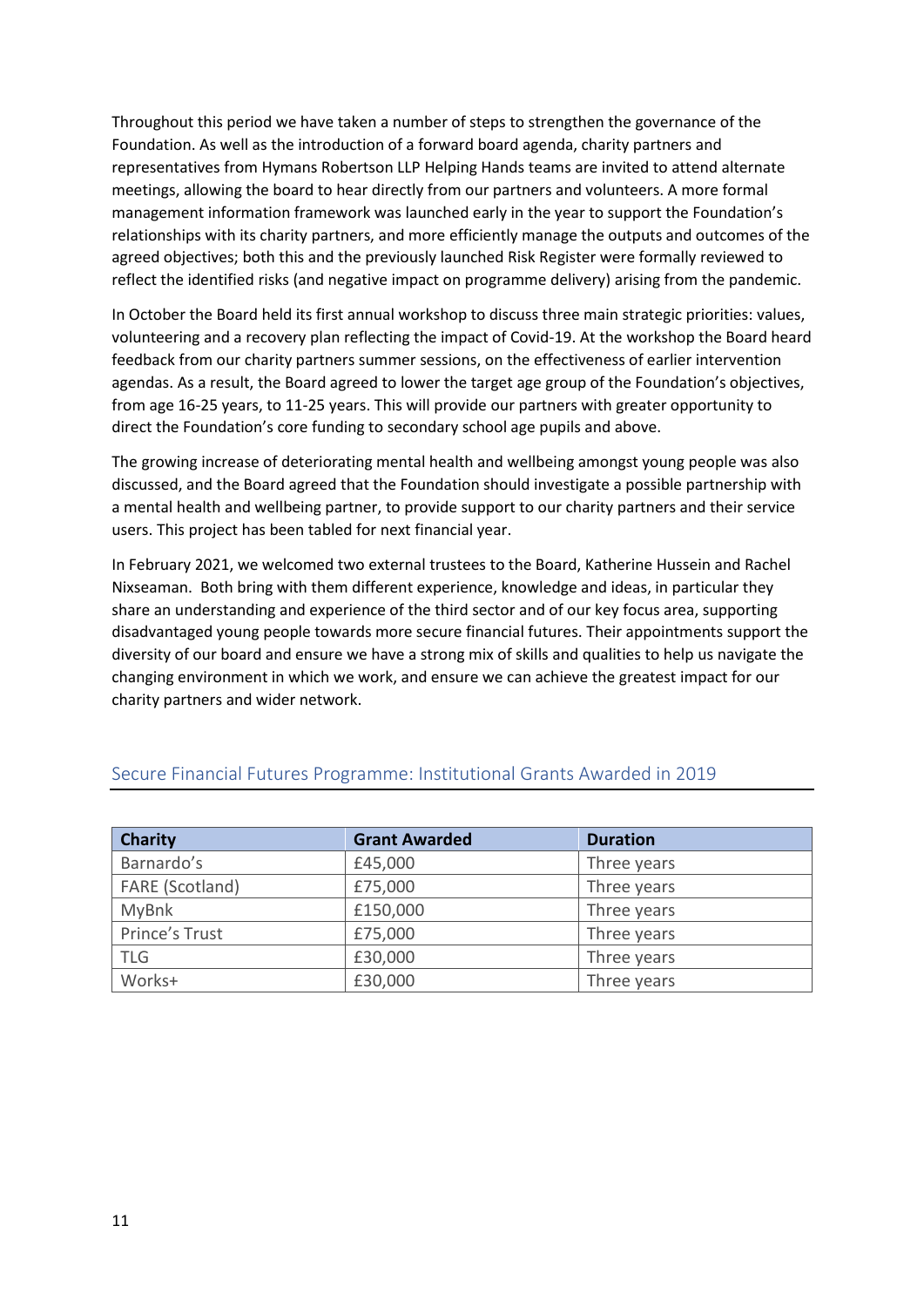## Allocation of grant funding and donations in 2020/21



#### Structure, Governance and Management

The Hymans Robertson Foundation is a Charitable Incorporated Organisation (CIO), registered with the Charities Commission and OSCR on 30<sup>th</sup> August 2016 and 26<sup>th</sup> October 2016, respectively.

The members of the CIO are also the charity's trustees. Every trustee and member must be appointed for a term of three years by a resolution passed at a properly convened meeting of the charity trustees and members. There must be a minimum of three and a maximum of twelve trustees and members.

The Foundation is governed by the trustees and members of the CIO who formally met five times during the year to 31 March 2021. Decisions are taken collectively by a simple majority, except in the case of specific decisions set out in the constitution.

#### **Related Parties**

The Hymans Robertson Foundation was set up by Hymans Robertson LLP to direct its charitable giving and volunteering activities. Hymans Robertson LLP is the major funder of the Foundation and has committed to donating 2% of its budgeted pre-tax management accounting profits annually to charitable activities, supporting the objectives of The Hymans Robertson Foundation.

#### **Reserves**

The Foundation is reliant on the level of profits from the main donor, Hymans Robertson LLP. Each year profits will inevitably fluctuate. In order to commit to multi-year partnerships, the trustees and members' policy is to retain 6 months of the Foundation's annual income. The trustees and members believe this is an acceptable level of reserves but will continue to monitor the position. Throughout this period, we conducted an ongoing review of our reserves policy and put in place a number of initiatives to reduce the level of reserves in line with our recorded policy. We are committed to using our reserves for the purpose of supporting young people and communities and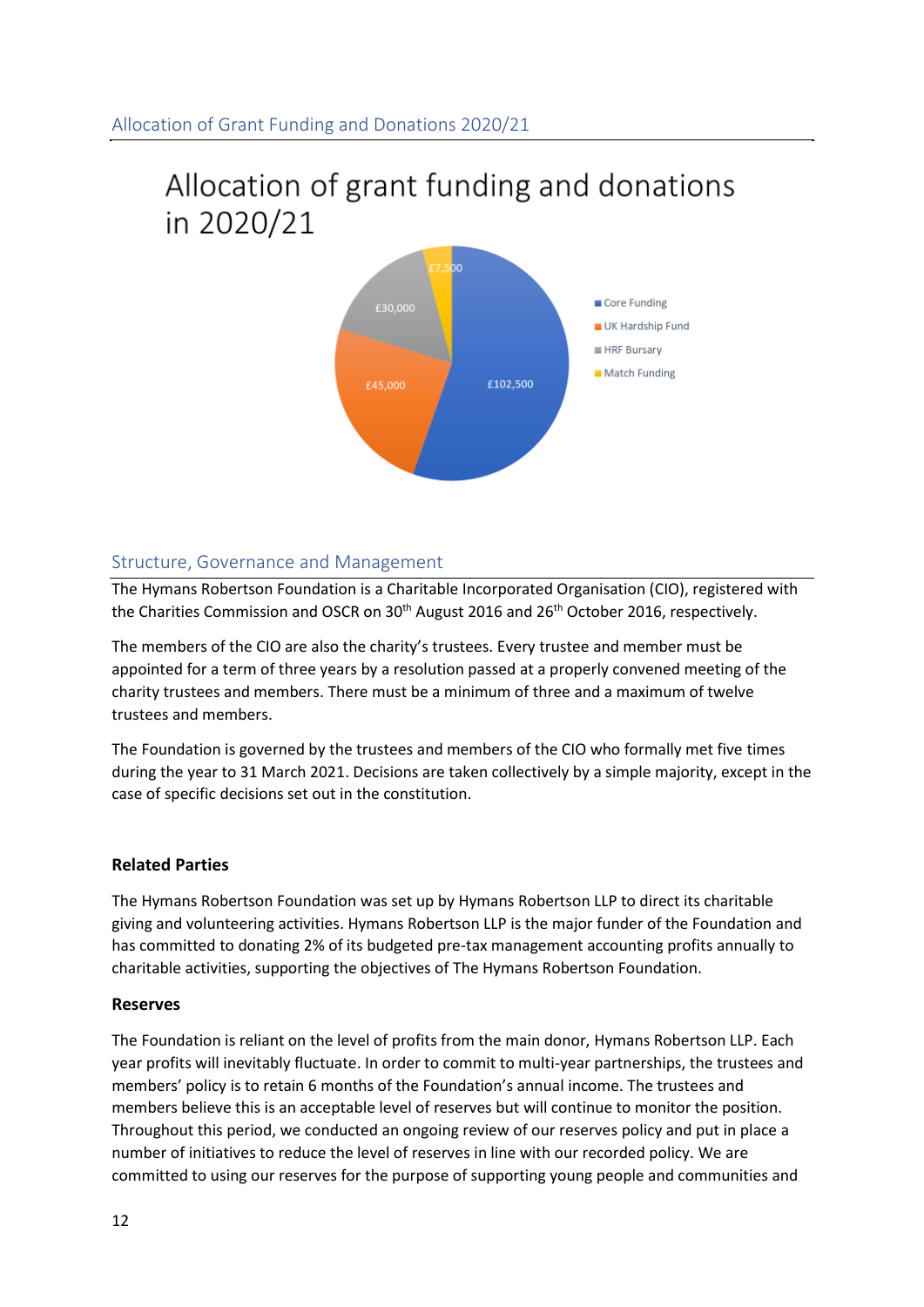were able to use these funds to direct emergency support via our Hardship Fund, and to establish the longer-term Bursary Fund.

#### **Risk Management**

Our risk management register, established in February 2020, is regularly reviewed and was updated this period to reflect the identified risks of the pandemic to the Foundation and its strategy delivery. The register remains a standing Board agenda item.

#### **Grant Making Policy**

The Foundation seeks out partner charities whose objectives closely align, ensuring that the Foundation can meet its charitable aims and objectives. The Foundation does not generally consider any unsolicited requests for grants or donations.

#### **Trustee Recruitment**

Trustee recruitment is carried out by a panel of trustees and members and approved by a quorum, including the Chair. Under the terms of the Constitution, trustees are appointed for an initial period of three years and are eligible for a further three-year term with approval from the Board. All newly appointed trustees and members of the Board are onboarded through the trustee induction programme, which includes a trustee induction pack and meetings and introductions to other trustees, including the Chair.

#### **Trustee Remuneration**

None of the trustees and members received any remuneration from The Hymans Robertson Foundation during the year ended 31 March 2021.

#### **Political Donations**

No donations were made during the year.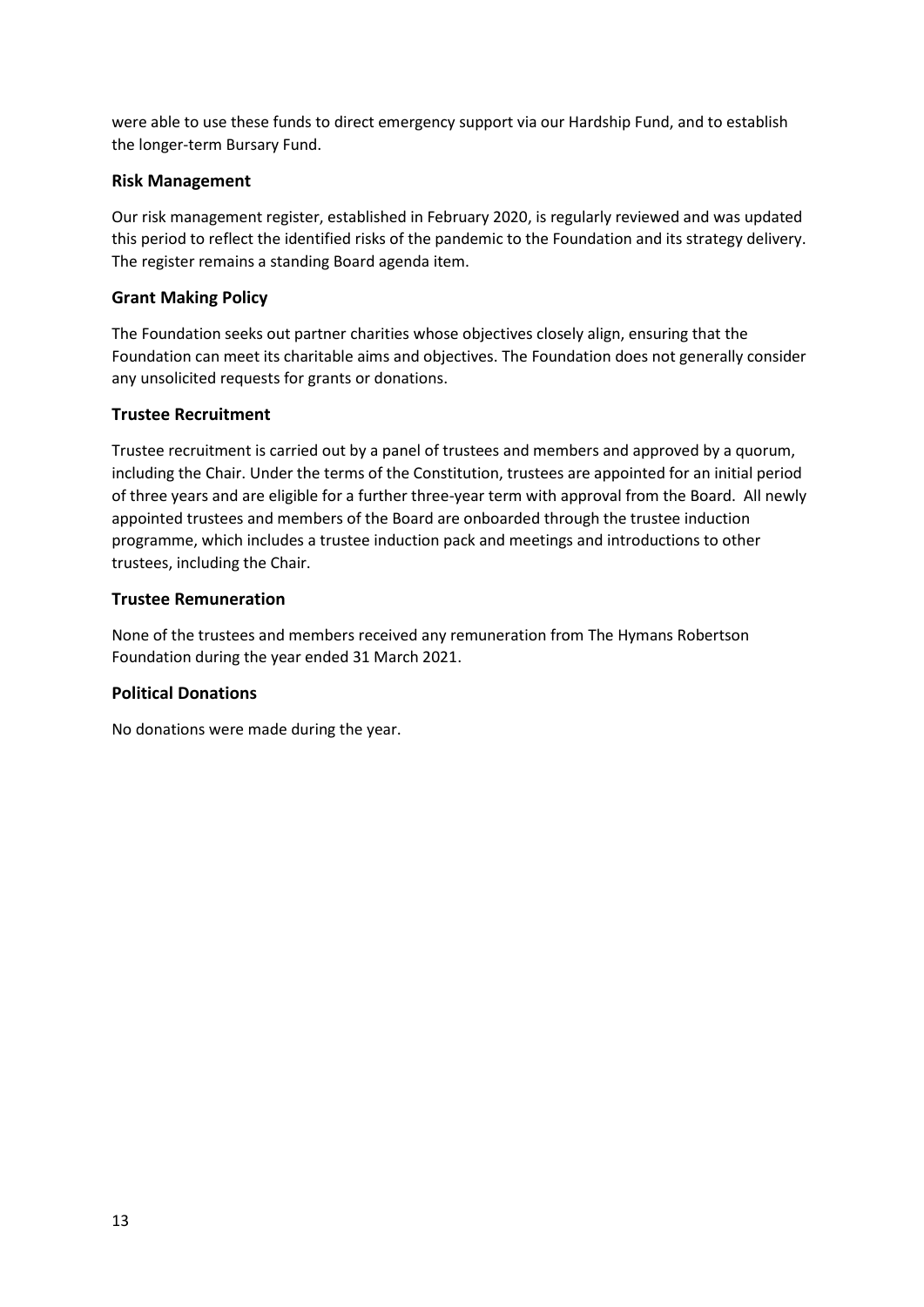#### Plans for the Future

2020 has shown us that we work best when we listen and respond to the needs of our partners, community-based organisations and the communities and young people they support. We are grateful for the efforts of our charity partners who were able to adapt their delivery of financial capability and employability training to support so many young people throughout a very challenging period.

During 2021-22 the Foundation will continue to focus on working with our partners and broader network to support their delivery of services to young people and communities facing hardship or disadvantage. We are pleased that our revised target age group now includes children from the age of 11 years, recognising the power of earlier intervention in supporting access to better futures.

As a result of the many challenges arising from the impact of the ongoing global pandemic, we will continue to offer a flexible approach to targets and timelines. We will also explore the Foundation's role in supporting a provider of mental health and wellbeing services for our charity partners' staff and service users.

We continue to collaborate with Hymans Robertson LLP to engage its employees in volunteering and are mindful of our role in supporting the supply of physical, virtual and skilled volunteering opportunities. Following the success of our skilled volunteering session, plans are underway to host similar sessions throughout the next period, with contributors from the Foundation's partners and wider network. The Foundation aims to create an environment where people want to volunteer and works closely with local and national partners to provide the depth and breadth of volunteering opportunities.

We continue to focus on strengthening our governance with our first AGM at the start of next financial year, and further trustee recruitment planned to build a more diverse board, and our communications strategy is evolving following the launch of our website.

As we move into our 5<sup>th</sup> year of operation, we are reassured of our strong financial position and optimistic of our ability to continue to build impactful, collaborative relationships with our partners and wider network, to ensure that we continue to help them make a difference in our local communities, and help young people across the UK to secure better financial futures.



Together: building better futures.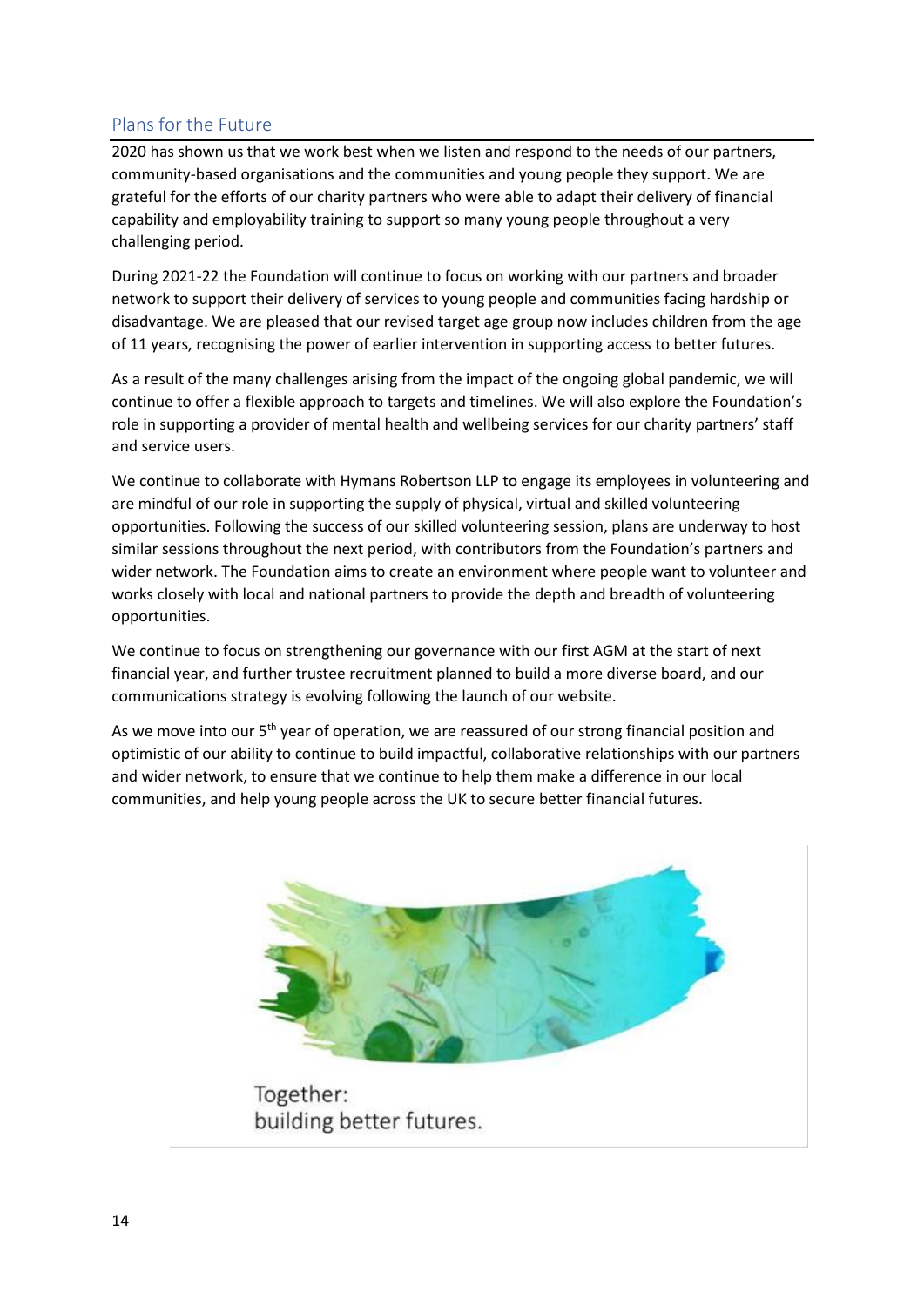#### **Trustees and Members' responsibilities in relation to the financial statements**

The charity trustees and members are responsible for preparing an annual report and financial statements in accordance with applicable law and United Kingdom Accounting Standards (United Kingdom Generally Accepted Accounting Practice).

The law applicable to charities in England and Wales requires the charity trustees to prepare financial statements for each year which give a true and fair view of the state of affairs of the charity and of the incoming resources and application of resources, of the charity for that period. In preparing the financial statements, the trustees and members are required to:

- select suitable accounting policies and then apply them consistently;
- observe the methods and principles in the applicable Charities SORP;
- make judgements and estimates that are reasonable and prudent;
- state whether applicable accounting standards have been followed, subject to any material departures disclosed and explained in the financial statements;
- prepare the financial statements on the going concern basis unless it is inappropriate to presume that the charity will continue in business.

The trustees and members are responsible for keeping proper accounting records that disclose with reasonable accuracy at any time the financial position of the charity and to enable them to ensure that the financial statements comply with the Charities Act 2011, the applicable Charities (Accounts and Reports) Regulations and the provisions of the Trust deed. They are also responsible for safeguarding the assets of the charity and taking reasonable steps for the prevention and detection of fraud and other irregularities.

Trustees and members are responsible for the maintenance and integrity of the charity and financial information included on the charity's website in accordance with legislation in the United Kingdom governing the preparation and dissemination of financial statements.

This report has been approved by the trustees and members at their meeting on 16 December 2021 and signed on their behalf by:

Police Zum

Chair of Trustees C H Fortes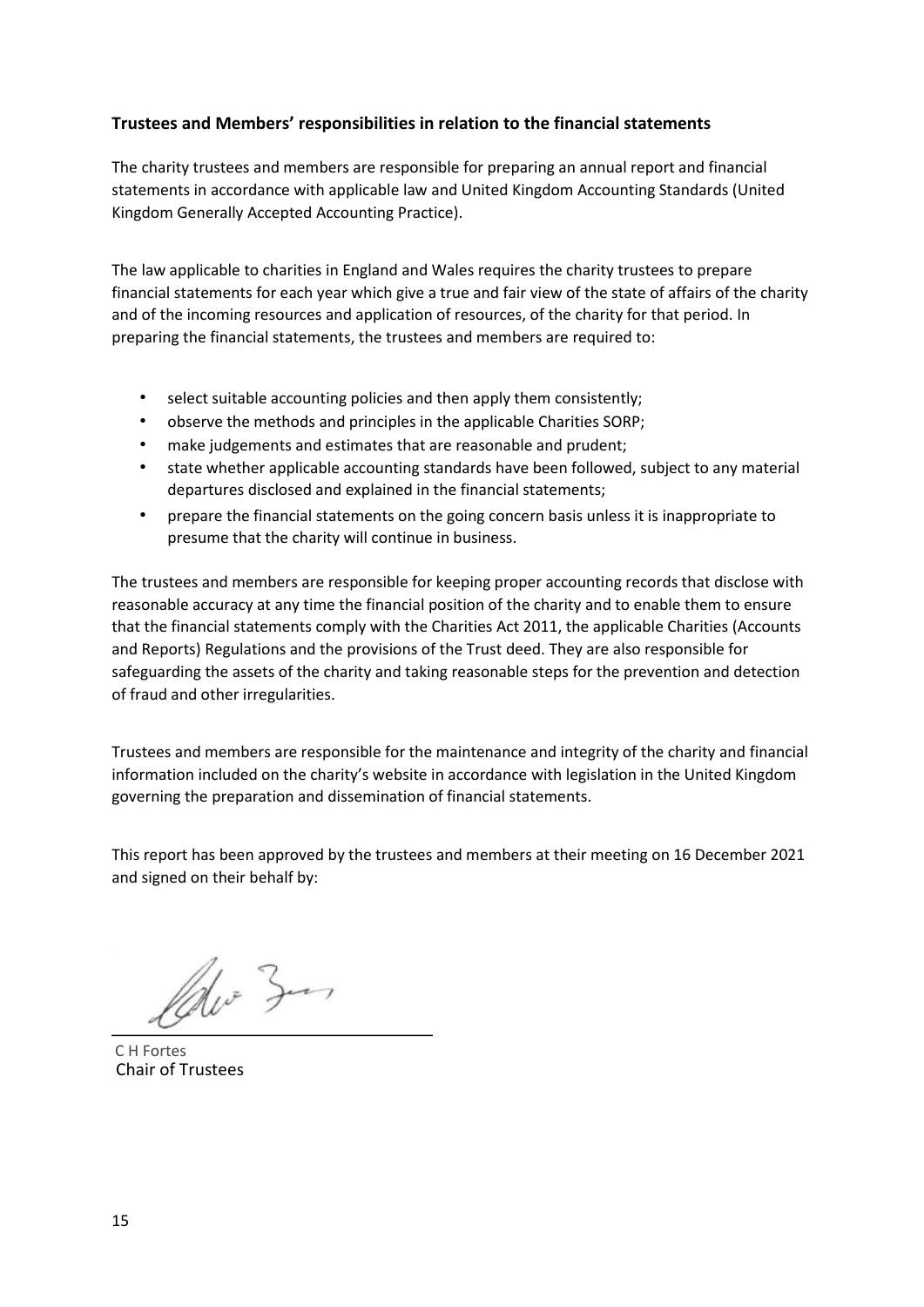#### **5. INDEPENDENT EXAMINER'S REPORT TO THE TRUSTEES & MEMBERS OF THE HYMANS ROBERTSON FOUNDATION**

I report on the accounts of the charity for the year ended 31 March 2021 which are set out on pages 17 to 26.

#### **Respective responsibilities of trustees and examiner**

The charity's trustees and members are responsible for the preparation of the accounts in accordance with the terms of the Charities Act 2011 ("the Act"). The charity's trustees and members consider that an audit is not required for this year under section 144 of the Act and that and independent examination is needed. It is my responsibility to examine the accounts as required under section 145 of the Act, to follow the applicable Directions given by the Charity Commission under section 145(5)(b) of the Act and to state whether particular matters have come to my attention.

#### **Basis of independent examiner's statement**

My examination is carried out in accordance with general Directions given by the Charity Commission. An examination includes a review of the accounting records kept by the charity and a comparison of the accounts presented with those records. It also includes consideration of any unusual items or disclosures in the accounts and seeks explanations from the trustees and members concerning any such matters.

The procedures undertaken do not provide all the evidence that would be required in an audit, and consequently no opinion is given as to whether the accounts present a 'true and fair' view and the report is limited to those matters set out in the statement below.

#### **Independent examiner's statement**

In connection with my examination, no material matters have come to my attention which gives me cause to believe that in, any material respect:

- the accounting records were not kept in accordance with section 130 of the Charities Act; or
- the accounts did not accord with the accounting records; or
- the accounts did not comply with the applicable requirements concerning the form and content of accounts set out in the Charities (Accounts and Reports) Regulations 2008 other than any requirement that the accounts give a 'true and fair' view which is not a matter considered as part of an independent examination.

I have no concerns and have come across no other matters in connection with the examination to which attention should be drawn in this report in order to enable a proper understanding of the accounts to be reached.

#### DuranTinue

#### **Name: Karen M. Fraser, FCCA**

**Relevant Professional qualification/professional body:** The Association of Chartered Certified Accountants **Address:** 4 Kirkland Park Gardens, Darvel, East Ayrshire, KA17 0JD **Date:** 16 December 2021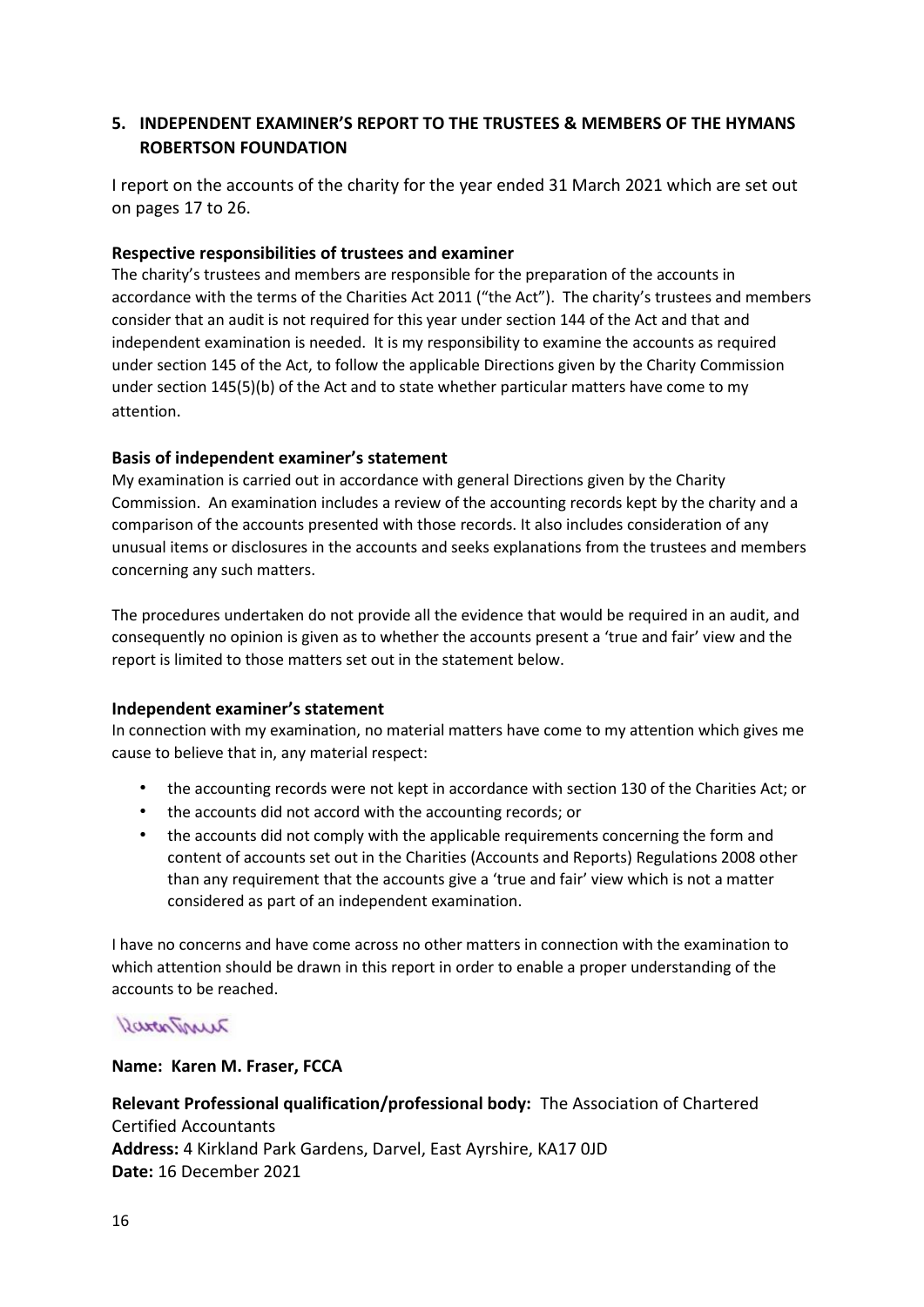#### **6. STATEMENT OF FINANCIAL ACTIVITIES**

|                                    | <b>Notes</b> | Year ended<br>31 March<br>2021<br>£ | Year ended<br>31 March<br>2020<br>f |
|------------------------------------|--------------|-------------------------------------|-------------------------------------|
| Income and endowments from:        |              |                                     |                                     |
| Donations                          |              | 220,563                             | 329,150                             |
| <b>Expenditure on:</b>             |              |                                     |                                     |
| Charitable activities              | 3            | (93, 794)                           | (442, 232)                          |
| Net movement in funds              |              | 126,769                             | (113,082)                           |
| <b>Reconciliation of funds:</b>    |              |                                     |                                     |
| Total funds brought forward        |              | 143,453                             | 256,535                             |
| <b>Total funds carried forward</b> |              | 270,222                             | 143,453                             |

#### **STATEMENT OF FINANCIAL ACTIVITIES YEAR ENDED 31 MARCH 2021**

The Hymans Robertson Foundation holds no restricted or endowment funds. All results shown are for unrestricted funds.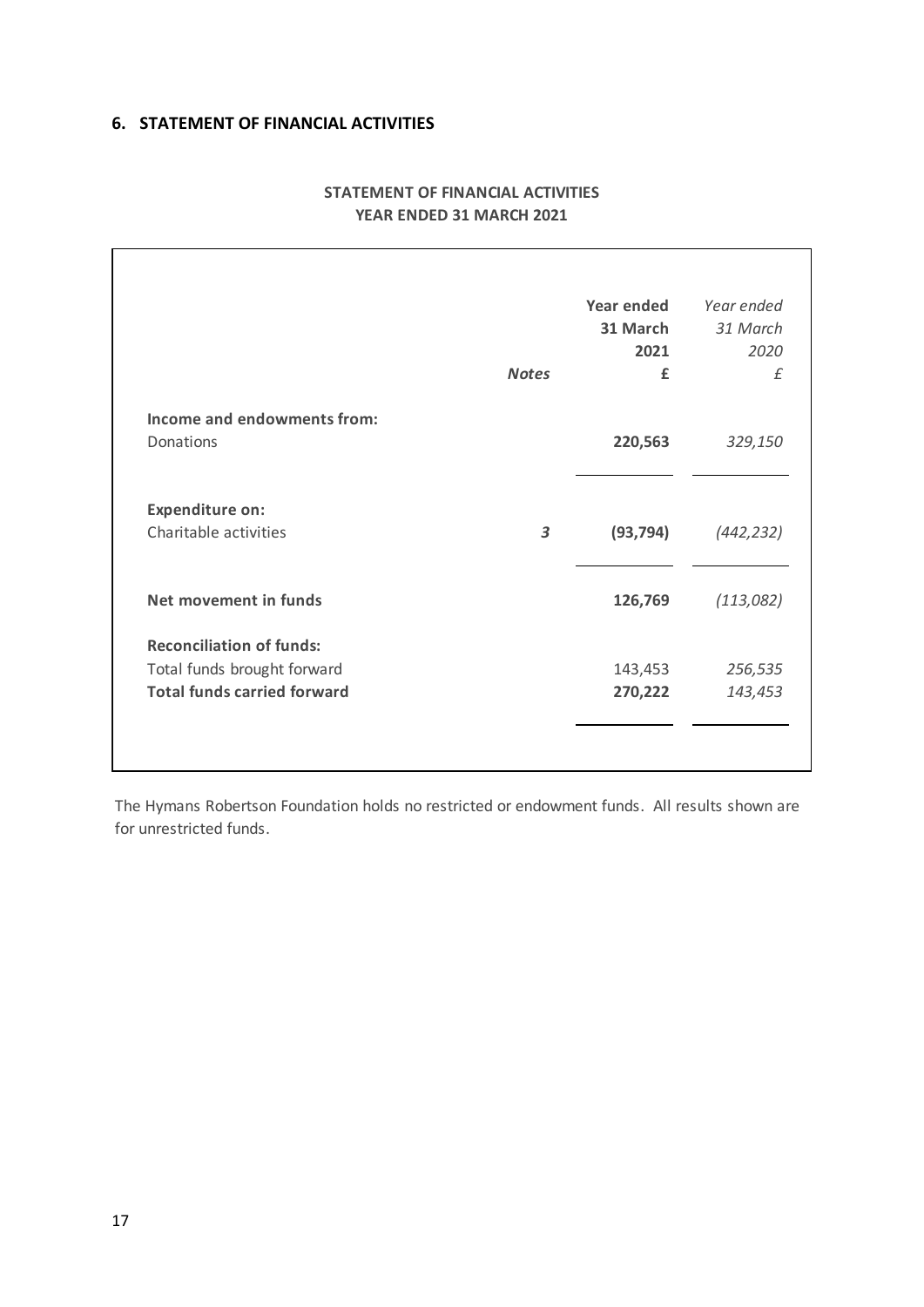#### **7. BALANCE SHEET**

#### **BALANCE SHEET AS AT 31 MARCH 2021**

|                                                                      |              | As at<br>31 March<br>2021 | As at<br>31 March<br>2020 |
|----------------------------------------------------------------------|--------------|---------------------------|---------------------------|
|                                                                      | <b>Notes</b> | £                         | f                         |
| <b>Current assets</b>                                                |              |                           |                           |
| Cash at bank and in hand                                             |              | 430,222                   | 420,953                   |
| <b>Total current assets</b>                                          |              | 430,222                   | 420,953                   |
| <b>Liabilities</b><br>Creditors: amounts falling due within one year | 8            | (160,000)                 | (142, 500)                |
| <b>NET CURRENT ASSETS</b>                                            |              | 270,222                   | 278,453                   |
| Creditors: amounts falling due after one year                        | 8            |                           | (135,000)                 |
| <b>TOTAL NET ASSETS</b>                                              |              | 270,222                   | 143,453                   |
| The funds of the charity:<br>Unrestricted funds                      | 10           | 270,222                   | 143,453                   |
| <b>TOTAL CHARITY FUNDS</b>                                           |              | 270,222                   | 143,453                   |
|                                                                      |              |                           |                           |

The accompanying accounting policies and notes form part of these financial statements.

The Hymans Robertson Foundation holds no restricted or endowment funds. All results shown are for unrestricted funds.

Approved by the trustees on 16 December 2021 and signed on their behalf by:

Ho Zun

C H Fortes Chair of Trustees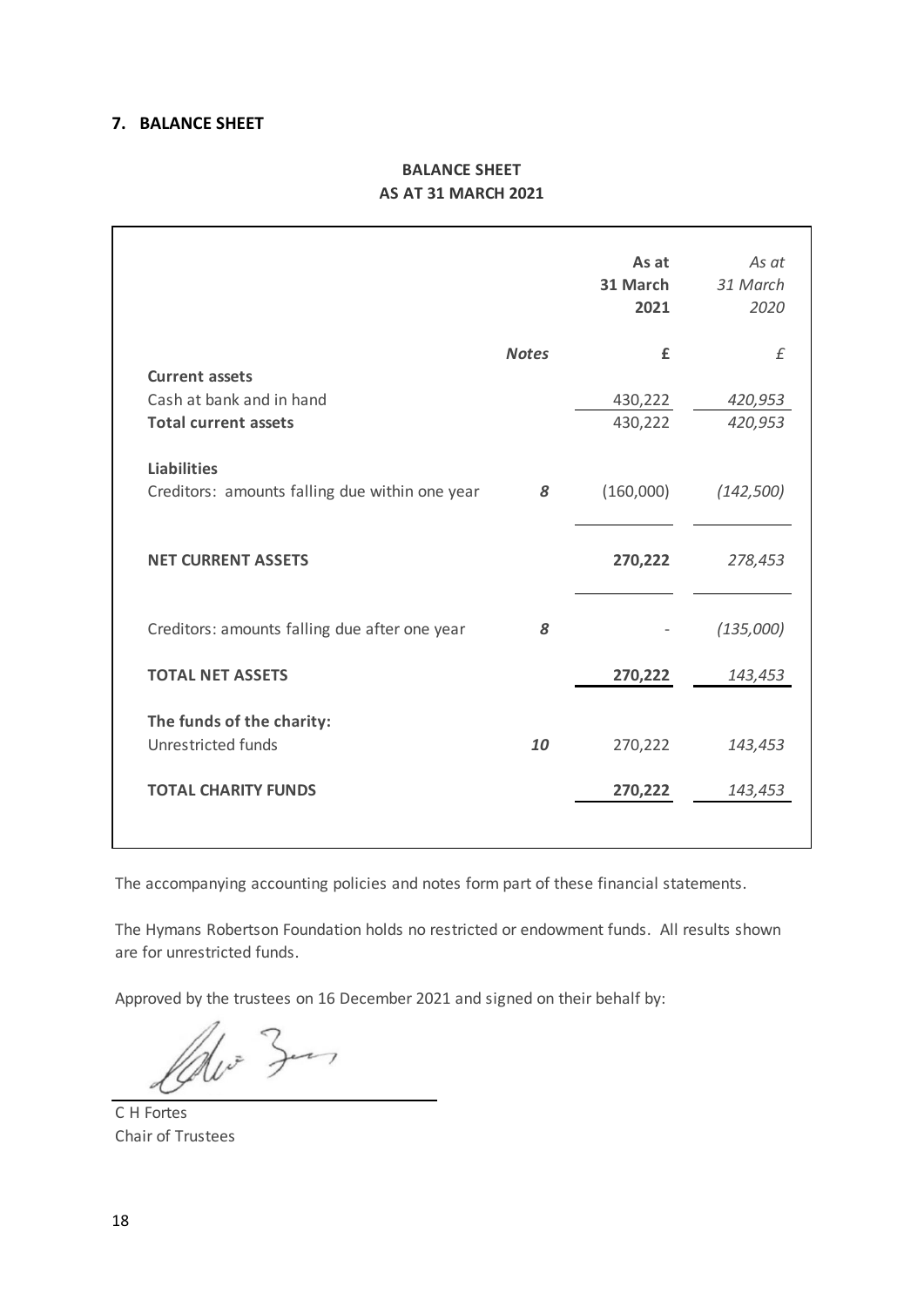#### **8. STATEMENT OF CASH FLOWS**

#### **STATEMENT OF CASH FLOWS YEAR ENDED 31 MARCH 2021**

|                                                 | <b>Total Funds</b> | <b>Total Funds</b> |
|-------------------------------------------------|--------------------|--------------------|
|                                                 | 2021               | 2020               |
| <b>Notes</b>                                    | £                  | £                  |
| Net cash from operating activities<br>11        | 9,269              | 149,418            |
| Net cash provided by investing activities       |                    |                    |
| Net cash provided by financing activities       |                    |                    |
| Change in cash and cash equivalents in the year | 9,269              | 149,418            |
| Cash and cash equivalents brought forward       | 420,953            | 271,535            |
| Cash and cash equivalents carried forward<br>7  | 430,222            | 420,953            |
|                                                 |                    |                    |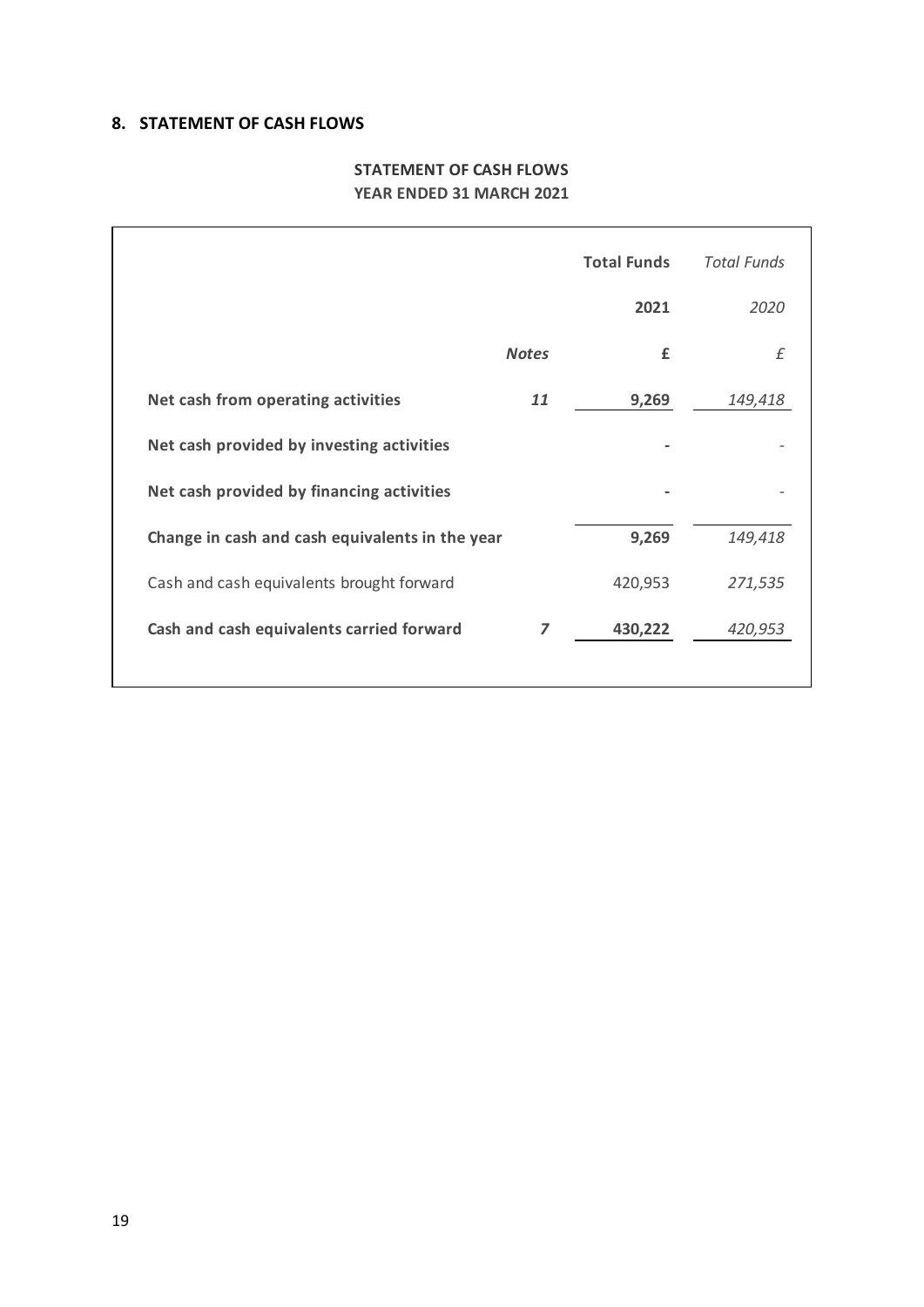#### **1. Accounting Policies**

#### **1.1 Basis of preparation and assessment of going concern**

The financial statements have been prepared under the historical cost convention with items recognised at cost or transaction value unless otherwise stated in the relevant notes to these accounts. The financial statements have been prepared in accordance with the Statement of Recommended Practice: Accounting and Reporting by Charities preparing their accounts in accordance with the Financial Reporting Standard applicable in the UK and Republic of Ireland (FRS 102) and the Charities Act 2011.

The trust constitutes a public benefit entity as defined by FRS 102.

The trustees and members consider that there are no material uncertainties about the Foundation's ability to continue as a going concern.

#### **1.2 Funds structure**

Unrestricted funds comprise those funds which the trustees and members are free to use for any purpose in furtherance of the charitable objects. The Hymans Robertson Foundation only holds unrestricted funds.

#### **1.3 Income recognition**

All income is recognised once the charity has entitlement to the income, it is probable that the income will be received and the amount of income receivable can be measured reliably.

Donations are recognised when the Trust has been notified in writing of both the amount and settlement date. In the event that a donation is subject to conditions that require a level of performance before the charity is entitled to the funds, the income is deferred and not recognised until either those conditions are fully met, or the fulfilment of those conditions is wholly within the control of the charity and it is probable that those conditions will be fulfilled in the reporting period.

#### **1.4 Expenditure recognition**

Liabilities are recognised as expenditure as soon as there is a legal or constructive obligation committing the charity to that expenditure, it is probable that settlement will be required and the amount of the obligation can be measured reliably.

All expenditure is accounted for on an accruals basis. All expenses including support costs and governance costs are allocated or apportioned to the applicable expenditure headings.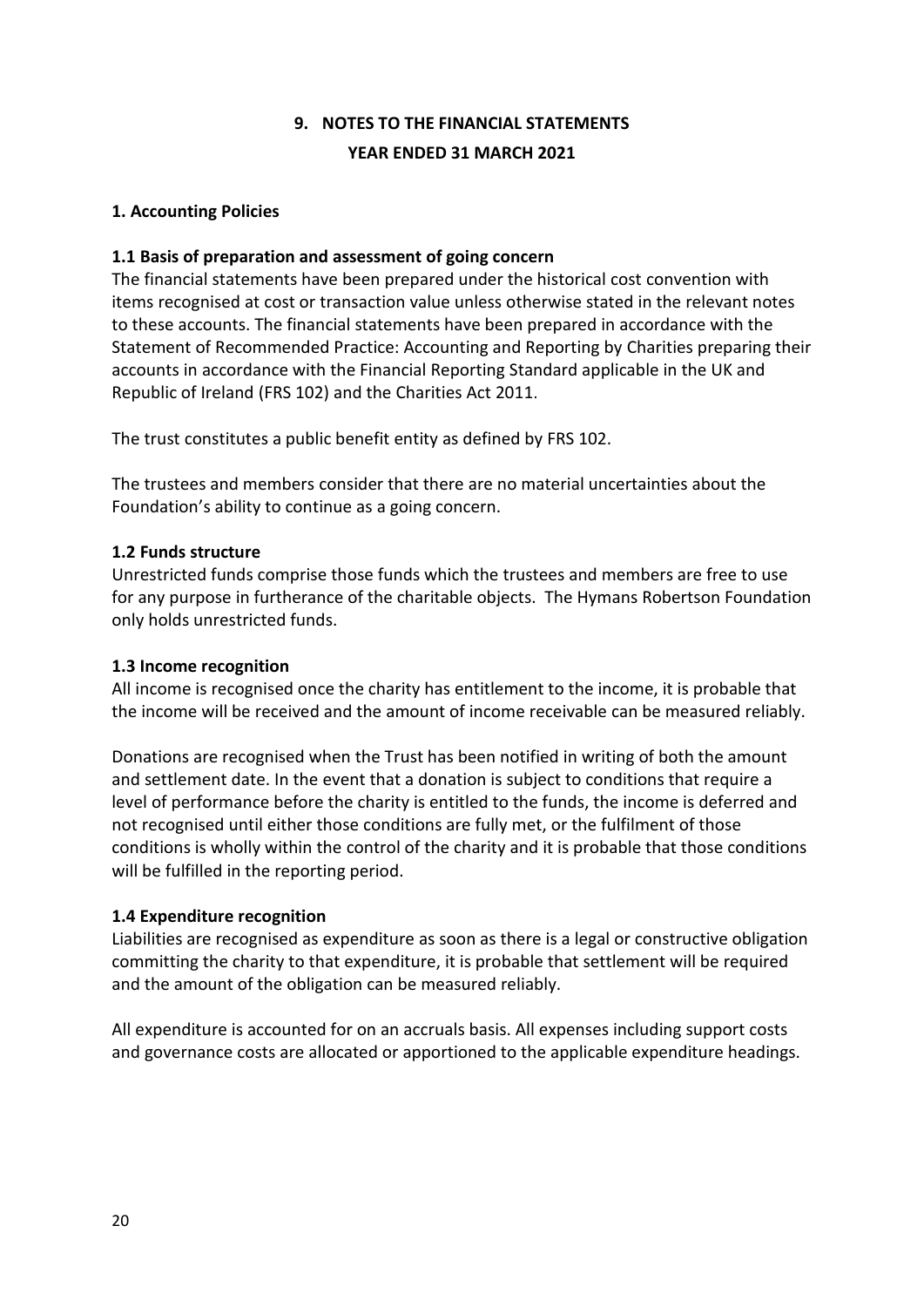#### **1.4 Expenditure recognition (cont'd)**

Grants payable are payments made to third parties in the furtherance of the charitable objects of the Trust. In the case of an unconditional grant offer this is accrued once the recipient has been notified of the grant award. The notification gives the recipient a reasonable expectation that they will receive the one-year or multi-year grant. Grants awards that are subject to the recipient fulfilling performance conditions are only accrued when the recipient has been notified of the grant and any remaining unfulfilled condition attaching to that grant is outside of the control of the Foundation.

Provisions for grants are made when the intention to make a grant has been communicated to the recipient but there is uncertainty as to the timing of the grant or the amount of grant payable.

#### **1.5 Allocation of support and governance costs**

Support costs have been allocated between governance costs and other support costs. Governance costs comprise all costs involving the public accountability of the charity and its compliance with regulation and good practice.

Governance and support costs relating to charitable activities have been apportioned based on the nature of the work.

#### **1.6 Charitable activities**

Costs of charitable activities include grants made, governance costs and an apportionment of support costs as shown in note 3.

#### **1.7 Creditors**

Creditors are recognised where the charity has a present obligation resulting from a past event that will result in the transfer of funds to a third party and the amount due to settle the obligation can be measured or estimated reliably. They are recognised at the settlement amount.

#### **1.8 Pensions**

Employees of the charity are entitled to join a defined contribution 'money purchase' scheme. The charity contribution is restricted to the contributions disclosed in note 6. There were no outstanding contributions at the year end. The costs of the defined contribution scheme are included within support and governance costs and charged to the unrestricted funds of the charity using the methodology set out in note 5.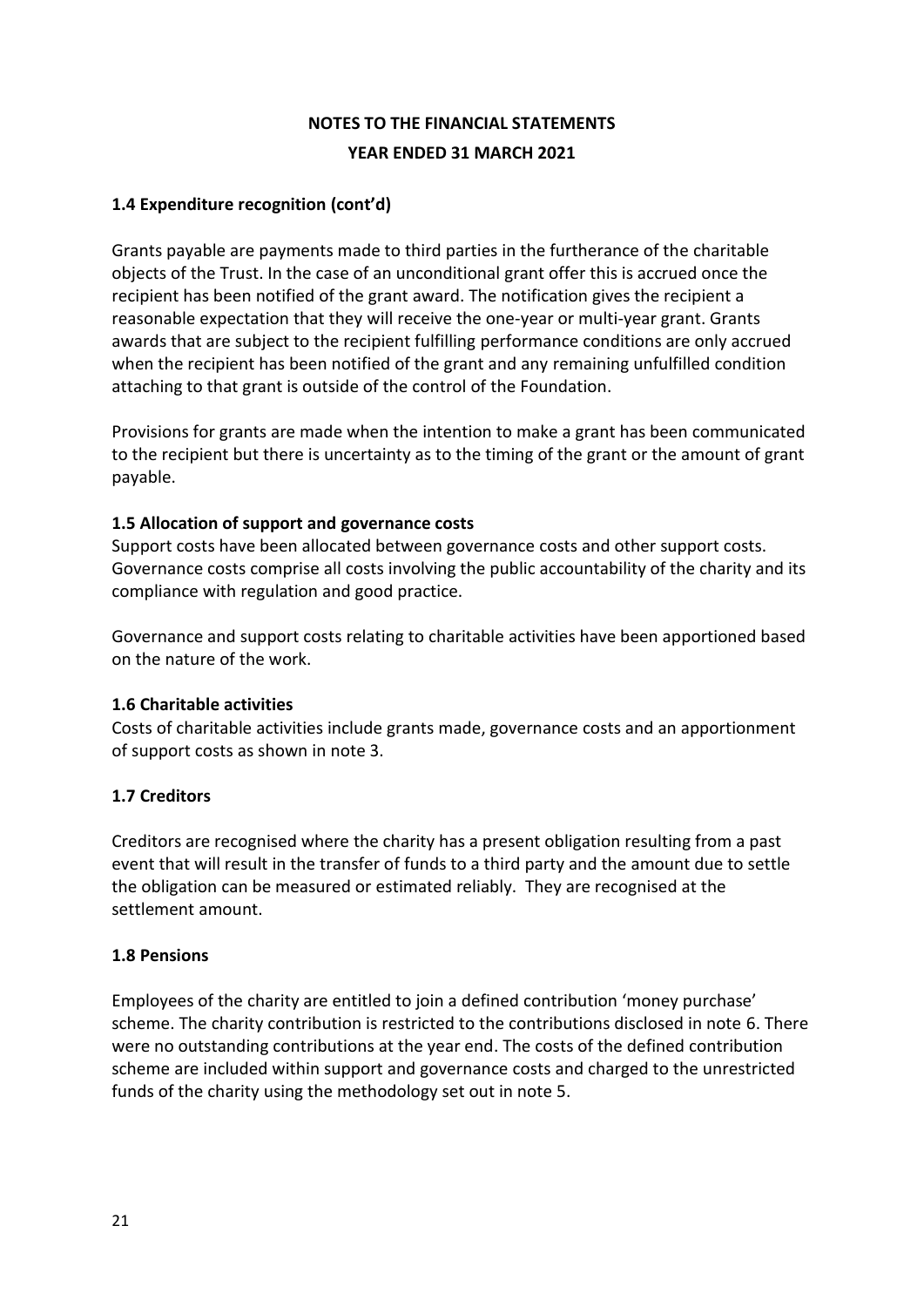#### **2. Related party transactions and trustees and members' expenses and remuneration**

The trustees and members all give freely their time and expertise without any form of remuneration or other benefit in cash or kind (2020: £nil). There were no expenses paid to the trustees and members in the year (2020: £nil).

#### **3. Analysis of charitable expenditure**

The Foundation undertakes its charitable activities through grant making and awarded grants to a number of partner charities in furtherance of its charitable activities. Further grants were made to charities on behalf of employees and members of Hymans Robertson LLP where the Foundation matched donations raised.

|                                                           | <b>Grant funded</b><br>activity | <b>Support and</b><br>governance<br>costs | Year ended<br>31 March<br>2021 | Year ended<br>31 March<br>2020 |
|-----------------------------------------------------------|---------------------------------|-------------------------------------------|--------------------------------|--------------------------------|
|                                                           | £                               | £                                         | £                              | £                              |
| <b>Grant funded activity</b><br>(from unrestricted funds) |                                 |                                           |                                |                                |
| Partner charities                                         | 35,300                          | 11,556                                    | 46,856                         | 413,000                        |
| Matched funding requests                                  | 4,729                           |                                           | 4,729                          | 21,837                         |
| Other                                                     | 42,210                          |                                           | 42,210                         |                                |
| <b>Total</b>                                              | 82,238                          | 11,556                                    | 93,794                         | 434,837                        |

The Hymans Robertson Foundation holds no restricted or endowment funds. All results shown are for unrestricted funds.

The grant funding activity in the year ended 31 March 2020 of £413,000 includes the total amount of funds granted for the three year period to 31 March 2022.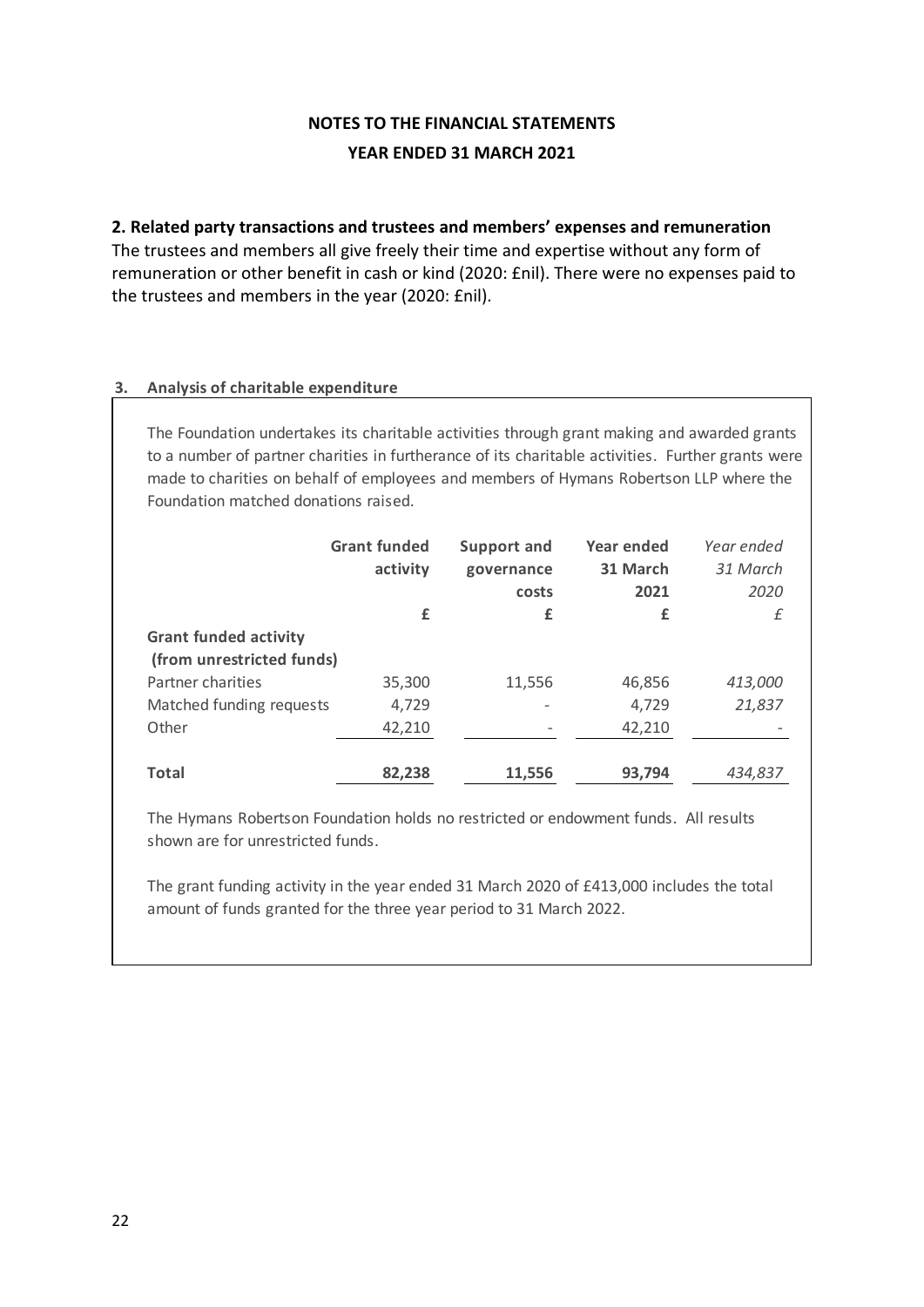#### **4. Analysis of grants**

|                                           | <b>Year ended</b> | Year ended |
|-------------------------------------------|-------------------|------------|
|                                           | 31 March          | 31 March   |
|                                           | 2021              | 2020       |
|                                           | £                 | f          |
| <b>Recipients of institutional grants</b> |                   |            |
| <b>MyBnk</b>                              |                   | 150,000    |
| Prince's Trust                            |                   | 75,000     |
| <b>TLG</b>                                | 2,000             | 38,000     |
| SportInspired                             | 7,500             |            |
| FARE                                      | 5,000             | 75,000     |
| Works+                                    | 5,800             | 30,000     |
| Barnardo's                                | 15,000            | 45,000     |
| All other grants/ matched funding         | 46,938            | 21,837     |
| <b>Total</b>                              | 82,238            | 434,837    |

#### **5. Allocation of governance and support costs**

Governance and support costs of £11,556 (2020: £7,395) have been fully allocated to our partner charity activities. The costs represent the time spent by employees of the Hymans Robertson Foundation supporting with the administration of the partner charity relationships and Secure Financial Futures programme.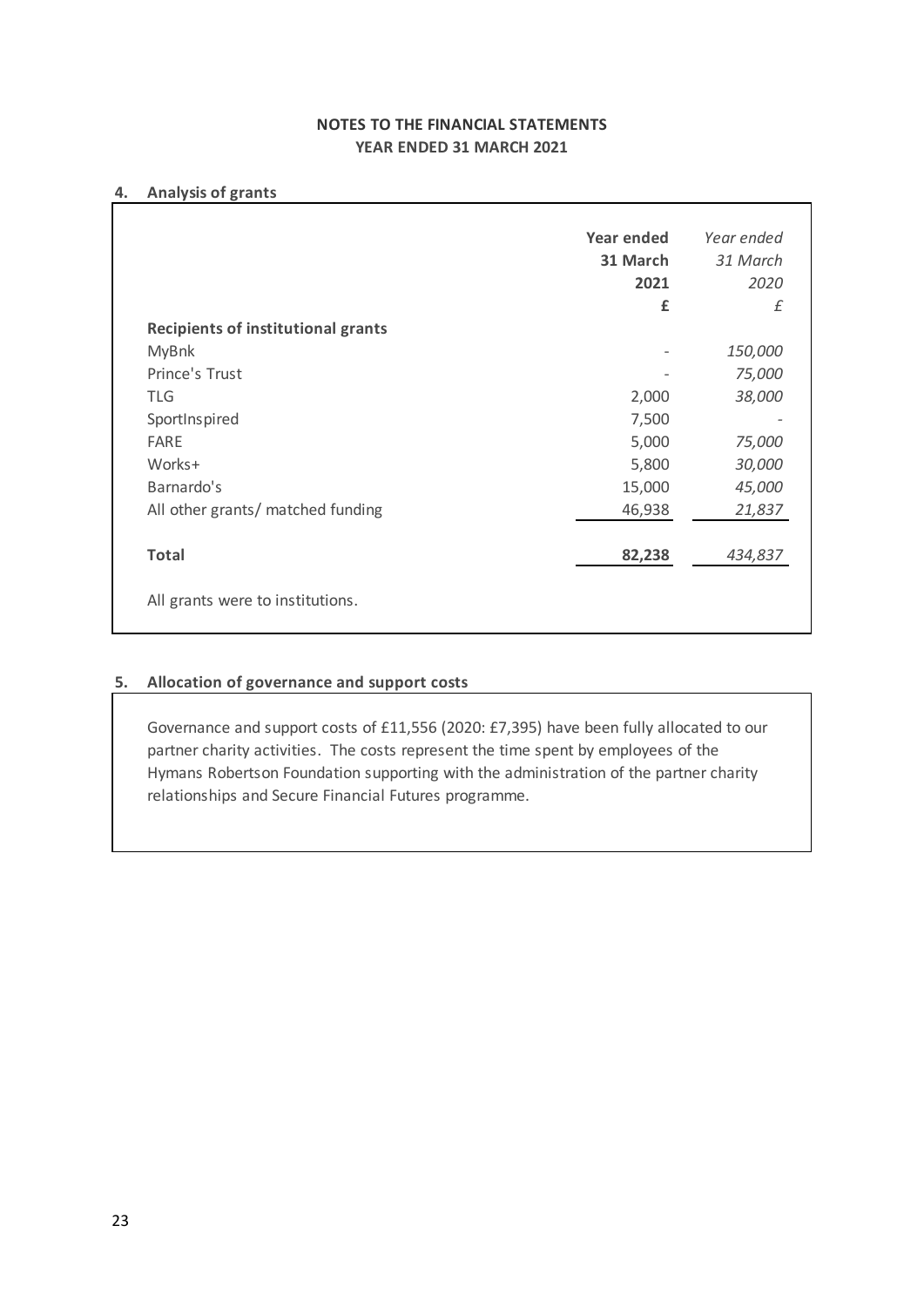#### **6. Analysis of staff costs**

|                       | Year ended | Year ended |
|-----------------------|------------|------------|
|                       |            |            |
|                       | 31 March   | 31 March   |
|                       | 2021       | 2020       |
|                       | £          | £          |
| Salaries and wages    | 8,769      | 5,993      |
| Social security costs | 742        | 324        |
| Other pension costs   | 1,563      | 500        |
| <b>Total</b>          | 11,074     | 6,817      |

#### **7. Analysis of current assets**

|                                                 | Year ended<br>31 March<br>2021<br>£ | Year ended<br>31 March<br>2020<br>£ |
|-------------------------------------------------|-------------------------------------|-------------------------------------|
| Cash at bank and in hand                        | 430,222                             | 420,953                             |
| Cash balances all related to unrestricted funds |                                     |                                     |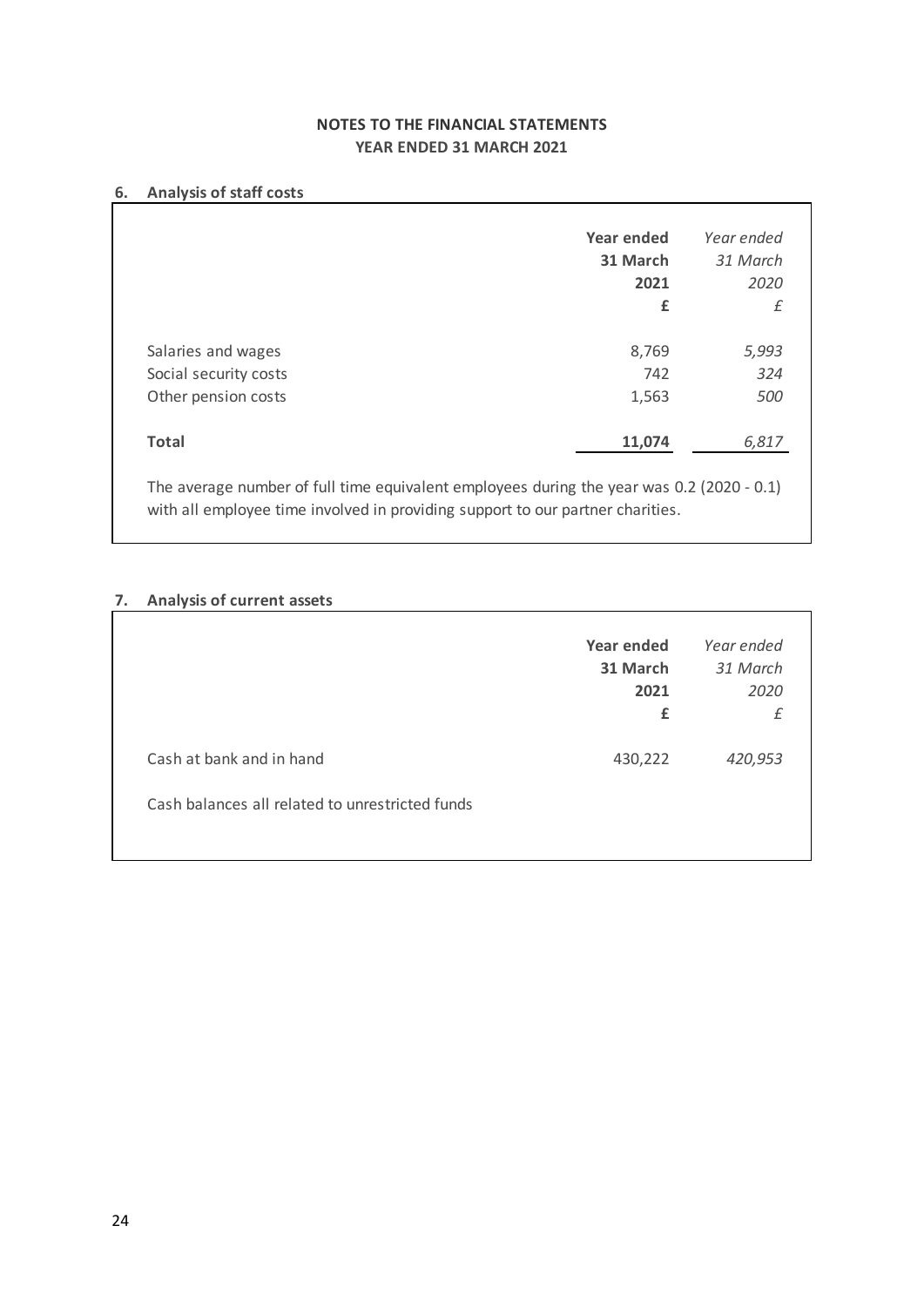#### 8. Analysis of creditors

| 8. | <b>Analysis of creditors</b>                     |            |            |  |
|----|--------------------------------------------------|------------|------------|--|
|    |                                                  |            |            |  |
|    |                                                  | Year ended | Year ended |  |
|    |                                                  | 31 March   | 31 March   |  |
|    |                                                  | 2021       | 2020       |  |
|    |                                                  | £          | $\pounds$  |  |
|    | Amounts falling due within one year              |            |            |  |
|    | Accruals for grants payable                      | 160,000    | 142,500    |  |
|    |                                                  |            |            |  |
|    | Amounts falling due within one year              |            |            |  |
|    | Accruals for grants payable                      |            | 135,000    |  |
|    |                                                  |            |            |  |
|    | <b>Total</b>                                     | 160,000    | 277,500    |  |
|    |                                                  |            |            |  |
|    |                                                  |            |            |  |
|    |                                                  |            |            |  |
| 9. | <b>Financial instruments</b>                     |            |            |  |
|    |                                                  |            |            |  |
|    |                                                  | Year ended | Year ended |  |
|    |                                                  | 31 March   | 31 March   |  |
|    |                                                  | 2021       | 2020       |  |
|    |                                                  | £          | $\pounds$  |  |
|    |                                                  |            |            |  |
|    | Financial assets measured at amortised cost      | 430,222    | 420,953    |  |
|    |                                                  |            |            |  |
|    | Financial liabilities measured at amortised cost | (160,000)  | (277, 500) |  |
|    |                                                  |            |            |  |
|    |                                                  |            |            |  |
|    |                                                  |            |            |  |
|    |                                                  |            |            |  |
|    |                                                  |            |            |  |
|    |                                                  |            |            |  |
|    |                                                  |            |            |  |
|    |                                                  |            |            |  |
|    |                                                  |            |            |  |
|    |                                                  |            |            |  |
|    |                                                  |            |            |  |
|    |                                                  |            |            |  |
|    |                                                  |            |            |  |
|    |                                                  |            |            |  |
|    |                                                  |            |            |  |
|    |                                                  |            |            |  |
|    |                                                  |            |            |  |
|    |                                                  |            |            |  |
| 25 |                                                  |            |            |  |

#### **9. Financial instruments**

|                                                  | Year ended<br>31 March<br>2021<br>£ | Year ended<br>31 March<br>2020<br>£ |
|--------------------------------------------------|-------------------------------------|-------------------------------------|
| Financial assets measured at amortised cost      | 430,222                             | 420,953                             |
| Financial liabilities measured at amortised cost | (160,000)                           | (277, 500)                          |